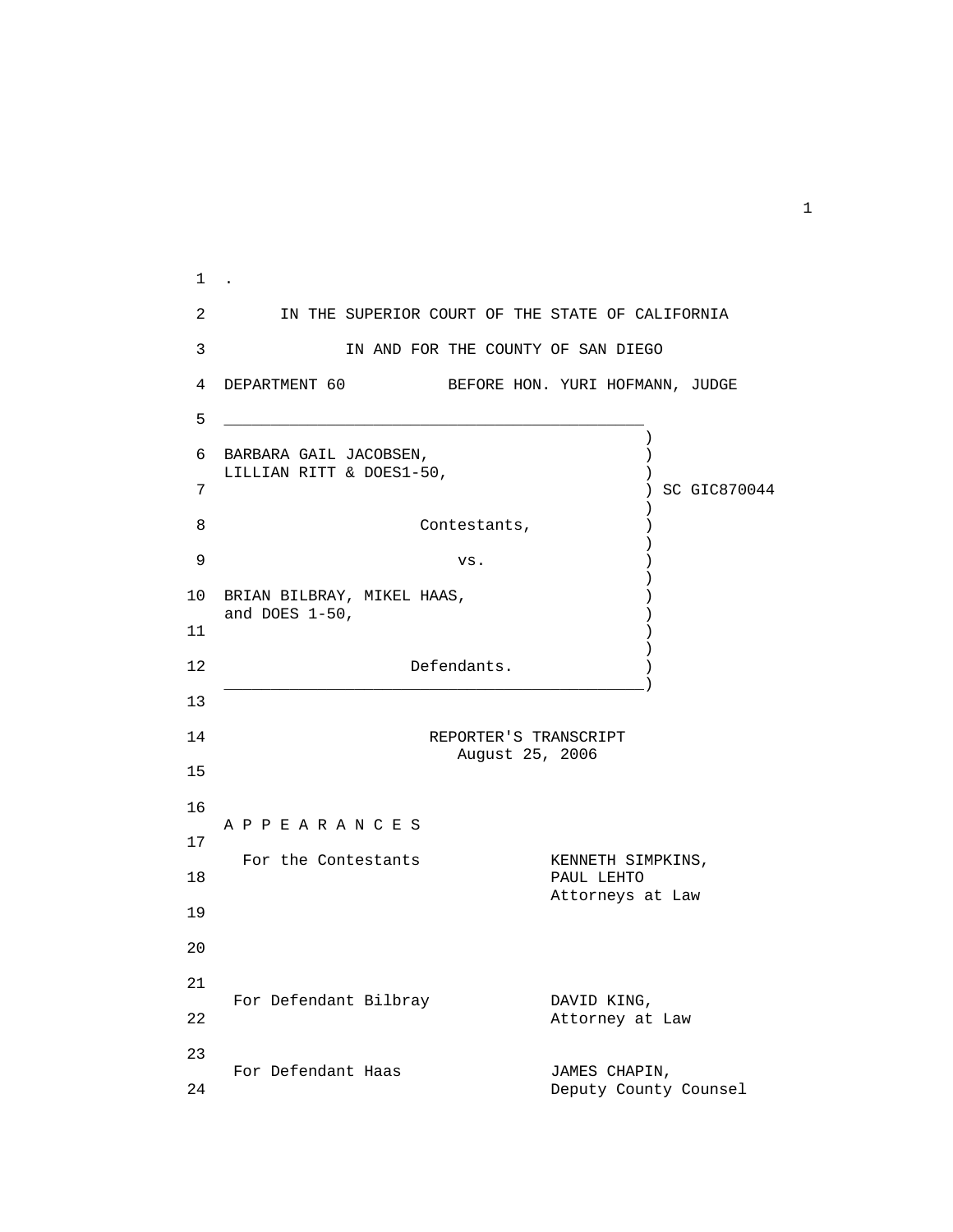25 26 MICHAEL SHANE GALLIVAN OFFICIAL REPORTER, CSR 5169 27 SAN DIEGO, CALIFORNIA 28  $\overline{2}$  1 2 3 STATE OF CALIFORNIA )  $4$  : 5 COUNTY OF SAN DIEGO ) 6 7 8 I, Michael Shane Gallivan, CSR No. 5169, an official 9 reporter of the Superior Court of the State of California, in 10 and for the County of San Diego, do hereby certify that as such 11 reporter, I reported in shorthand the testimony adduced and the 12 proceedings had at the hearing of the above-entitled cause, and 13 that the foregoing transcript, consisting of pages 14 numbered 9-35, inclusive, is a full, true and correct record of 15 the testimony and evidence adduced and proceedings requested 16 transcribed while I was the reporter at the hearing of said 17 cause. 18 19 Dated this 28TH of AUGUST, 2006, at San Diego, California. 20 21 \_\_\_\_\_\_\_\_\_\_\_\_\_\_\_\_\_\_\_\_\_\_\_\_\_\_\_\_\_\_\_ 22 Michael Shane Gallivan, CSR 5169 23 Official Reporter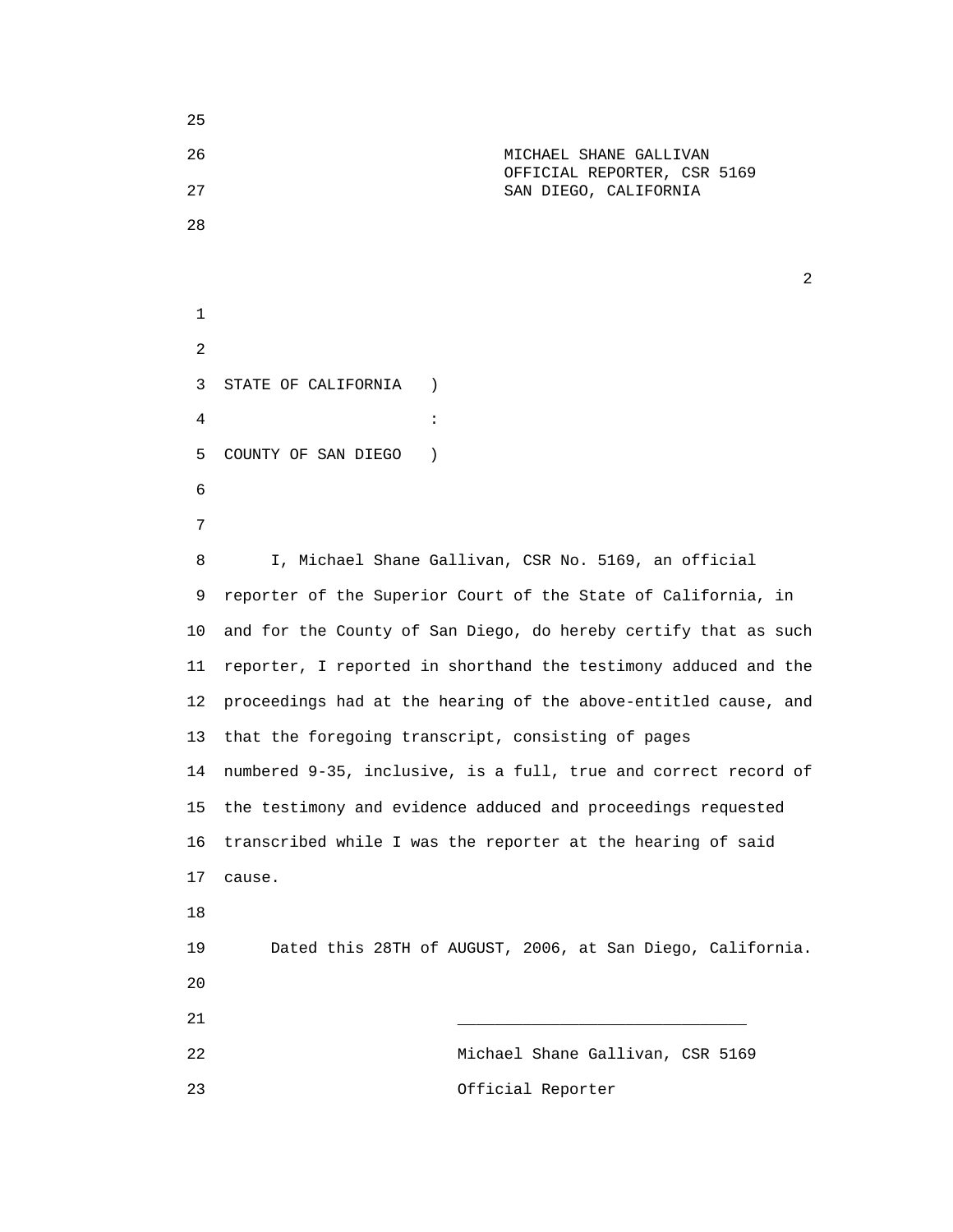25 26 27

24

28

```
 1 San Diego, California, Friday, August 25, 2006, 2:45 p.m.
2
       3 THE COURT: This is in the matter of Barbara Gail
       4 Jacobson, Lillian Ritt, contestants, versus Brian Bilbray,
       5 Mikel Haas, et al. Will counsel please state your appearances.
       6 MR. SIMPKINS: Good afternoon, your Honor. Kenneth
       7 Simpkins appearing for contestants, who are present in the
       8 courtroom.
       9 MR. LEHTO: Paul Lehto also representing the
      10 contestants. I will be doing the oral argument.
      11 MR. CHAPIN: James Chapin on behalf of Mikel Haas,
      12 the registrar of votes, who is present.
      13 MR. KING: David King on behalf of Congressman Brian
      14 Bilbray.
      15 THE COURT: Okay. Let me see, Ms. Jacobson where are
      16 you? Okay thank you.
      17 Ms. Ritt.
     18 MS. RITT: Thank you.
      19 THE COURT: Good afternoon. And, Mr. Haas, where are
      20 you? There you are. Okay.
      21 We are here pursuant to an action that has been filed
```
 $\sim$  9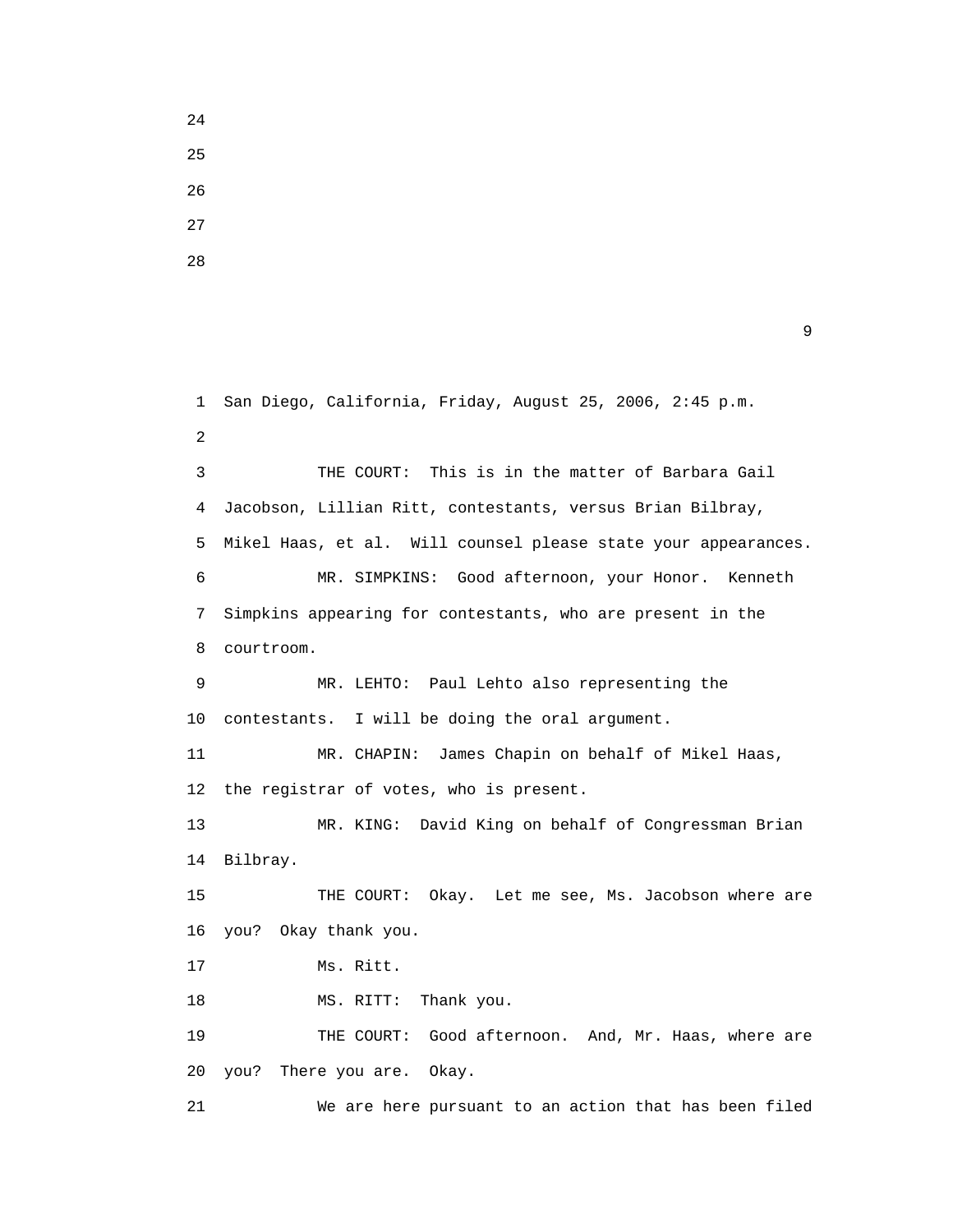22 in this court, it is an election contest. And there are 23 various remedies sought. The court today would like to address 24 the Jurisdictional issues that have been raised. And it would 25 be the court's intention to take the matter under submission, 26 render a ruling on that issue on Tuesday, and then if necessary 27 proceed with other related matters, namely Congressman Brian 28 Bilbray's special motion to strike, the SLAPP motion, and any

10

 1 discovery requests and other issues that may be properly before 2 the court.

 3 So today I would like for counsel to address the 4 issue whether this court has authority to hear this matter, 5 particularly given the United States Constitution provision 6 which seems to state that the House of Representatives is the 7 body that has jurisdiction to address Congressman Bilbray's 8 election, Congressman Bilbray's returns and qualifications. 9 So, with that, are there any other preliminary 10 matters that you wanted to address before I hear argument on 11 that issue?

12 MR. LEHTO: No, your Honor.

13 THE COURT: Mr. LEHTO.

 14 MR. LEHTO: Your Honor, I believe this is essentially 15 their motion. They should probably go first, attacking 16 jurisdiction.

17 MR. CHAPIN: I will be happy to.

18 In the context of article one, section five, the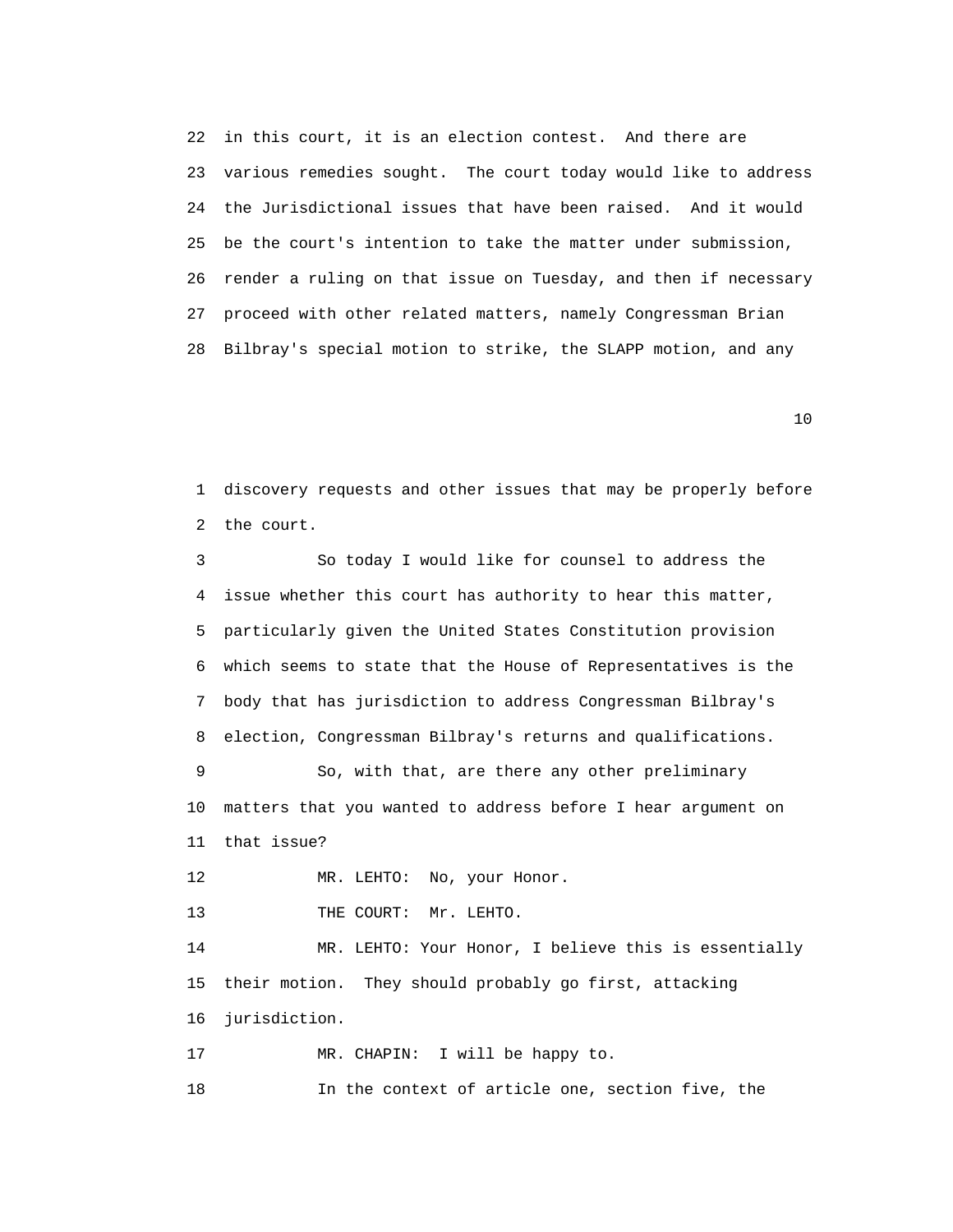19 California supreme court has weighed in on the very issue in 20 the McGee case, which I cited in my brief. The supreme court 21 held that in the context of California's parallel 22 constitutional provision, California courts have no authority 23 to adjudicate or judge California legislative elections. In 24 that case, the California supreme court says it is well 25 established that under the provisions of article one, section 26 five, courts have no jurisdiction to judge the returns and 27 election of United States senators, in that case. By analogy, 28 the jurisdiction to judge the qualifications and elections of

11

 1 Assemblymen lies exclusively with the assembly. We hold, 2 therefore, that section 8600, which is the earlier statute 3 similar to 16,000 today, cannot validly apply to the office of 4 assemblyman. The court had no jurisdiction to entertain the 5 proceeding.

 6 In the briefings by the contestants you will note 7 there's not a single many case in the history of the United 8 States in which the court judged a congressional election, it 9 doesn't happen that way. And, in fact, the only congressional 10 election we are aware of in the last decade that was contested, 11 Mr. Haas happened to be there because it was such a novelty 12 that several of the registrars around the state went to Orange 13 County, where a subcommittee of the House of Representatives 14 came to Orange County, conducted a hearing, took testimony and 15 made ultimately findings with respect to that congressional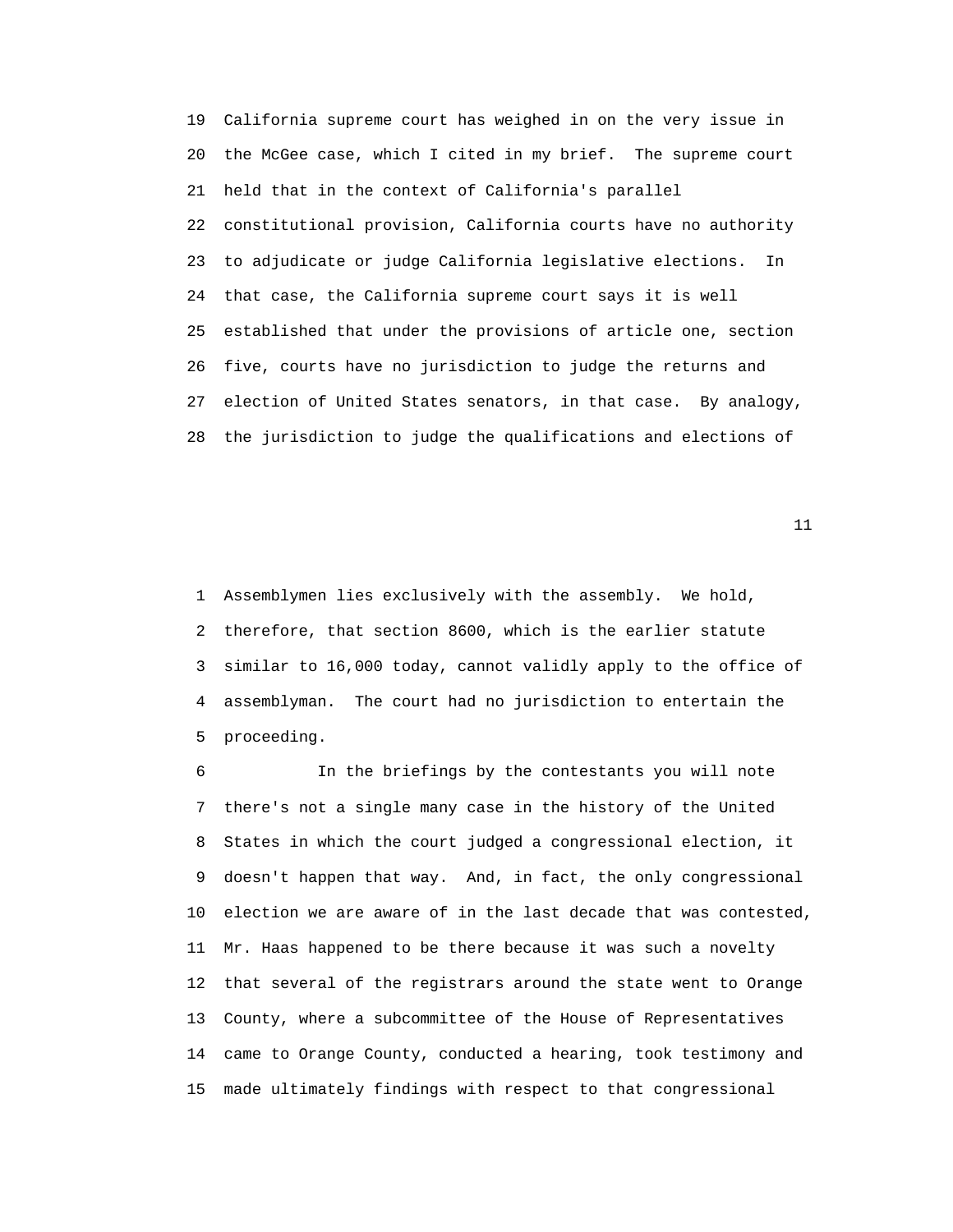16 election. That's the way it occurs, and that's the only way it 17 occurs.

 18 There's a California elections code provision, 15551 19 which provides that the registrar, the elections official, is 20 obligated to hold the ballots for congressional election for 21 the House of Representatives or for Congress, in the case of 22 congressional election, in the case of state legislative 23 election for the state legislature not subject to an order of 24 the court for any other local election. All of those 25 provisions are tied together. This court has no jurisdiction 26 to entertain this proceeding under federal and state 27 constitutional law and state elections code.

28 Thank you, your Honor.

 $12$ 

| $\mathbf{1}$ | THE COURT: Thank you, Mr. Chapin.                                |
|--------------|------------------------------------------------------------------|
| 2            | Mr. King.                                                        |
| 3            | MR. KING: Thank you, your Honor.                                 |
| 4            | Presidents Johnson, Nixon and Clinton can all firmly             |
|              | 5 attest that the constitution gives Congress certain judicial   |
|              | 6 powers. Article one, section 5 gives full judicial power over  |
|              | 7 federal legislative elections to the house at issue. Section 5 |
|              | 8 reads: "Each house shall be the judge of the elections         |
| 9            | returns and qualifications of its own members," the judge.       |
| 10           | We're not in the U.S. House. We are in the wrong                 |
|              |                                                                  |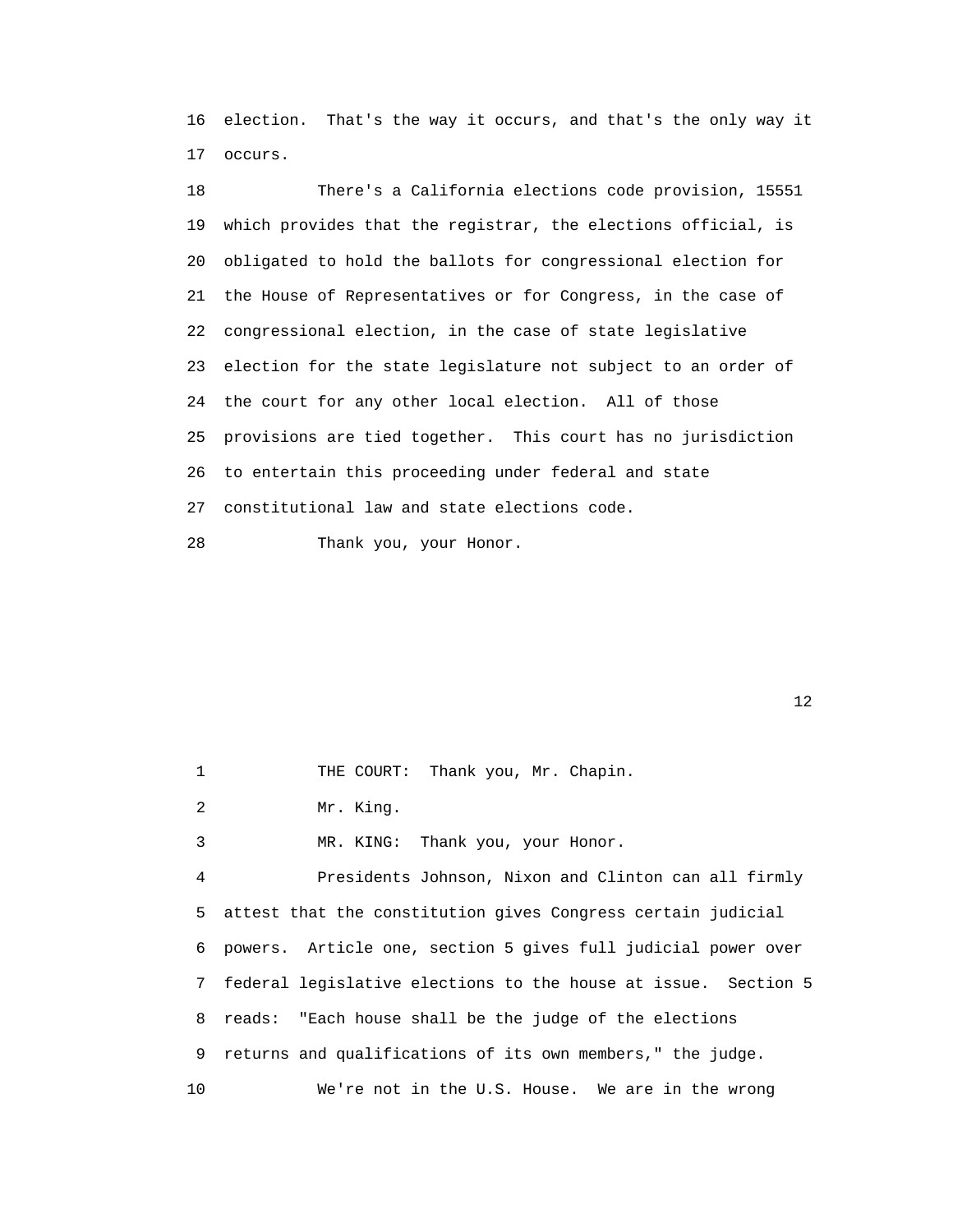11 forum for a congressional elections contest. According to the 12 contestants' opposition brief that was filed yesterday, on Page 13 11, Line 8 to line 9, no relief is requested seeking to unseat 14 Bilbray and install Busby. This is correct, because this court 15 can't under article one, section five, clause one. This is a 16 telling admission from the contestants that this court has no 17 jurisdiction to hear an elections contest. This court can't 18 coin money, it can't declare war and it can't hear a 19 congressional elections contest.

 20 A recount is under a different division of the 21 elections code. Section 15620 of the elections code would be 22 permissible under United States supreme court jurisprudence, 23 under the Roudebush decision. A recount is not the same thing 24 as an elections contest. Elections code section 15640 is the 25 exclusive means by which a court may order a recount for an 26 election. They haven't brought an action under division 15 or 27 pursued any administrative remedies under division 15. We are 28 in here under division 16, which is the section for elections

13

1 contests.

 2 Elections contests are brought to change the results 3 of an election, this is evidenced in sections 16100E, 16101C 4 and D, 16201, 16202, -203, 16460. Numerous cases, The Friends 5 of Sierra Madre case, which was cited by the contestants 6 yesterday, declined to offer any relief under the elections 7 contests section of the elections code because the court found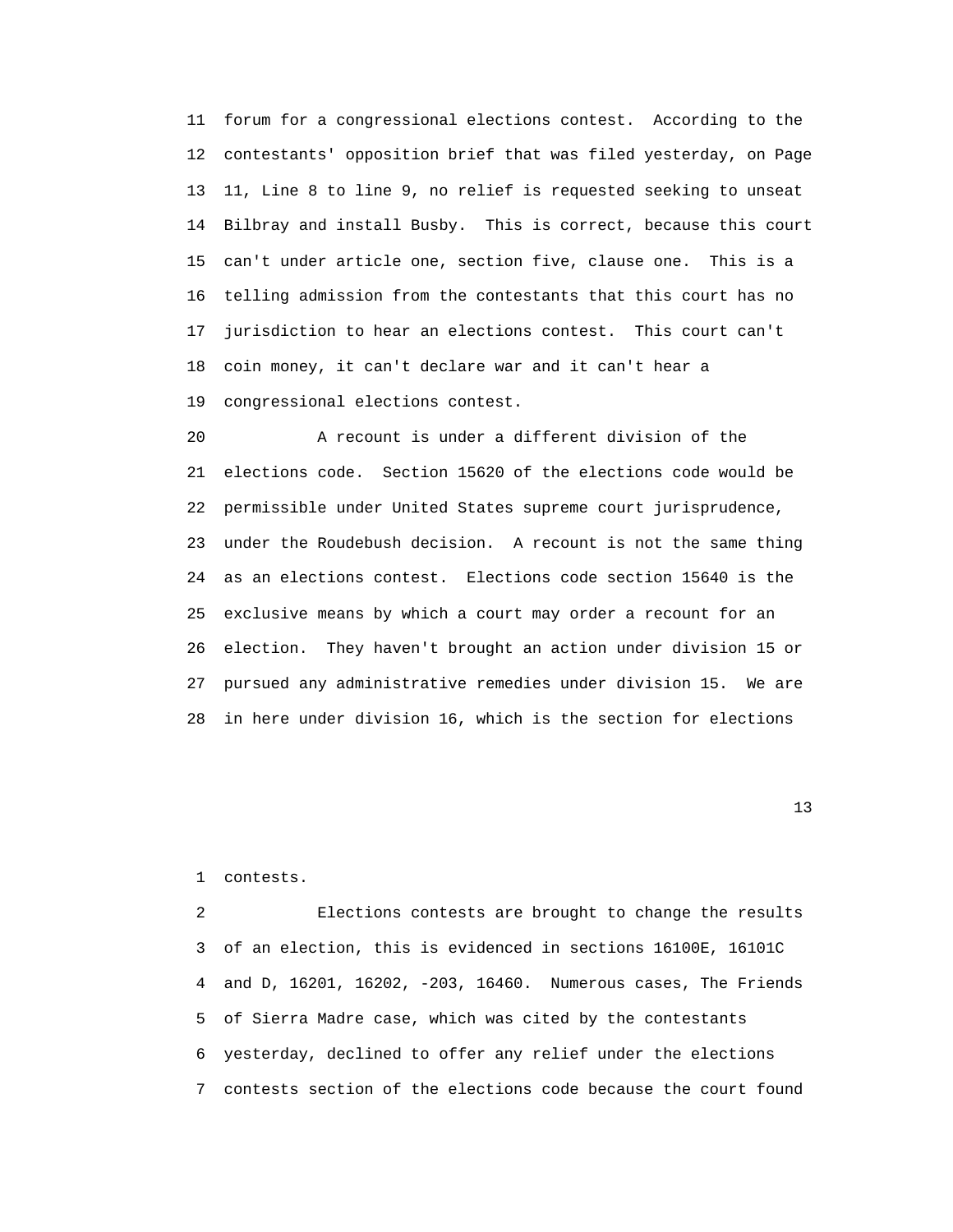8 that based on the facts that were alleged they could not 9 invalidate the election.

 10 The action that is brought here before this court is 11 an election contest. An election contest can't be heard by 12 this court, and we can't have an action for an election contest 13 and miraculously change it into a division 15 recount request, 14 and you will see why in the 15640. California decisions follow 15 the distinction between recounts and contests set forth in the 16 Roudebush decisions. Roudebush is the seminal supreme court 17 case on the issue.

 18 In the Roudebush case, the United States Senate 19 seated a member conditionally without prejudice to the outcome 20 of an appeal pending in the supreme court and without prejudice 21 to the outcome of any recount. And the supreme court stated, 22 quote:

 23 "Which candidate is entitled to be seated in the 24 senate is to be sure a non-justiciable political question, a 25 question that would not have been the business of this court 26 even before the senate acted. The actual question before us, 27 however, is a different one, it is whether an Indiana recount 28 of the votes in the 1970 election is a valid exercise of the

14

 1 state's power under article 4, section 4 to describe the time, 2 places and manner of holding elections or is it a forbidden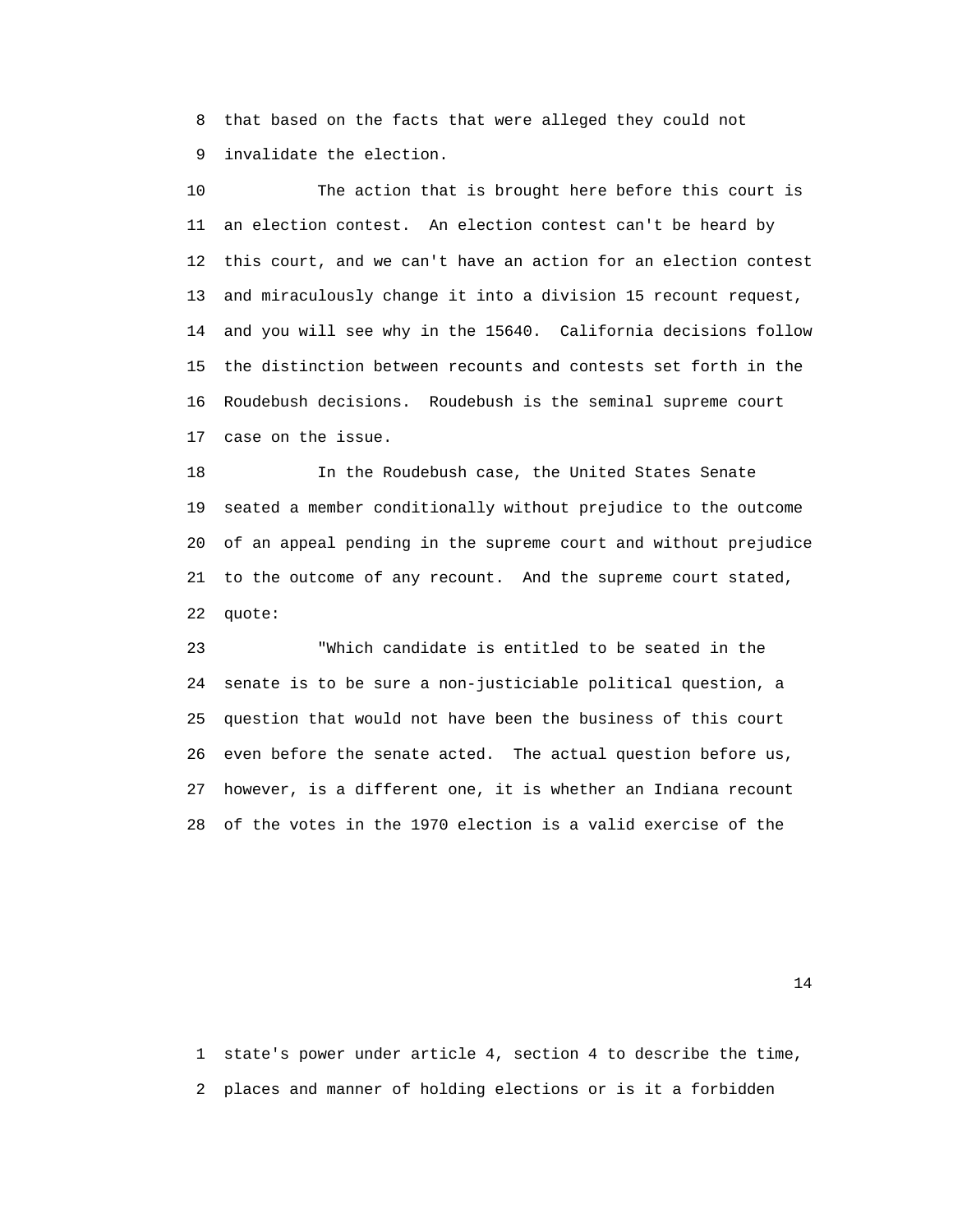3 infringement on the senate's power under article one, section 4 5. That question is not moot because the senate has postponed 5 making a final determination of who is entitled to the office 6 of senator pending the outcome of this lawsuit. Once this case 7 is resolved and the senate is assured that it has received the 8 final Indiana tally, the senate will be free to make an 9 unconditional and final judgment under article 1, section 5. 10 Until that judgment is made this controversy remains alive and 11 we are obliged to consider it a recount, not an election 12 contest."

 13 In this case the House has made its unconditional and 14 final judgment of this election on June 13, 2006. The entire 15 House made its decision by unanimous consent to the admission 16 of Brian Bilbray to take his oath of office, consistent with 17 precedent tracing back to 1913, crossing across both party 18 lines with numerous instances within just the past couple of 19 years, including within 2004 twice by Representative Nancy 20 Pelosi. It's not a republican conspiracy that he was sworn in 21 so quickly, as the contestants have alleged, it's House 22 precedent, particularly when you have got a special election 23 and you have got people who aren't represented in Congress.

 24 The Contestants have provided no basis for singling 25 out Brian Bilbray from among the 337 contestants and ten ballot 26 measures on the June 6 ballot in San Diego County. Among all 27 those elections, the only one election that's constitutionally 28 immune from a state elections contest was that of Brian

15 and 15 and 15 and 15 and 15 and 15 and 15 and 15 and 15 and 15 and 15 and 15 and 15 and 15 and 15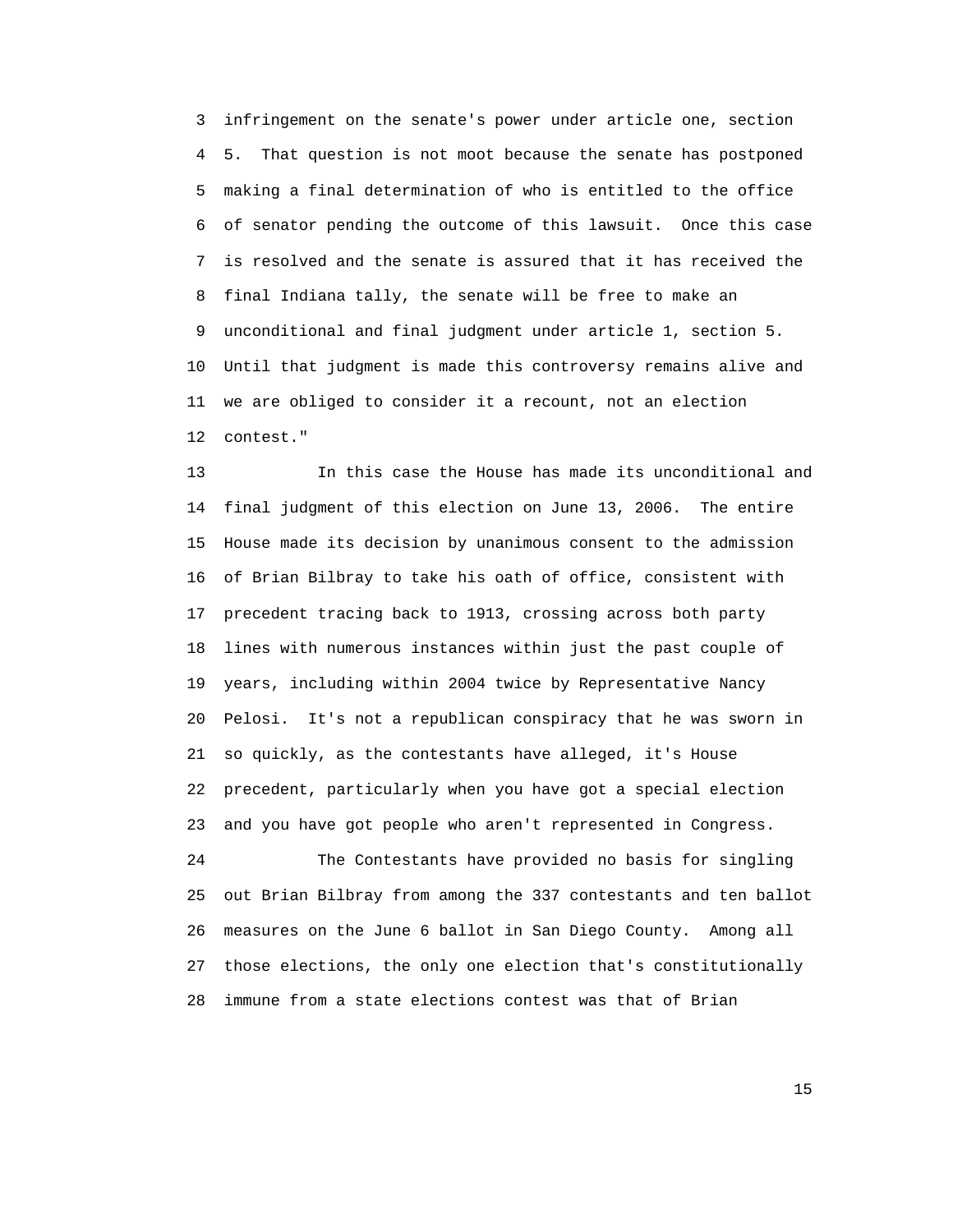1 Bilbray. The only one election that is subject to the federal 2 contested elections act, which is the only means of contesting 3 such an election, was the election of Brian Bilbray. If there 4 was a genuine concern with the accuracy of the city, the 5 county's voting systems, why, why is the one election that we 6 can't hear an elections contest the one before this court.

 7 The remedies provided within the elections contest 8 section allow the court to toss out votes, require a new 9 election and validate an election. This is exactly the type of 10 elections contest that the supreme court has held is vested 11 exclusively within the Congress.

 12 Article 1, section 4 of the constitution provides 13 that the state has the power to regulate the times, manners -- 14 excuse me -- "Times, places and manner of holding elections for 15 senators and representatives shall be prescribed by each state, 16 by the legislature thereof, but the Congress may at anytime, by 17 law, make or alter such regulations except as to the place of 18 choosing senators." Congress has acted pursuant to this 19 authority and enacted the Federal Contested Elections Act. 20 There is a remedy here.

21 If there were a genuine concern over the true victor 22 of this election, any one of the contestants could have filed 23 with the clerk of the House of Representatives and brought an 24 elections contest to the House Administration Committee. The 25 House Administration Committee has made its full and final 26 determination and let this court know where it stands on the 27 substance of this case. This court has no jurisdiction and 28 this matter should be dismissed.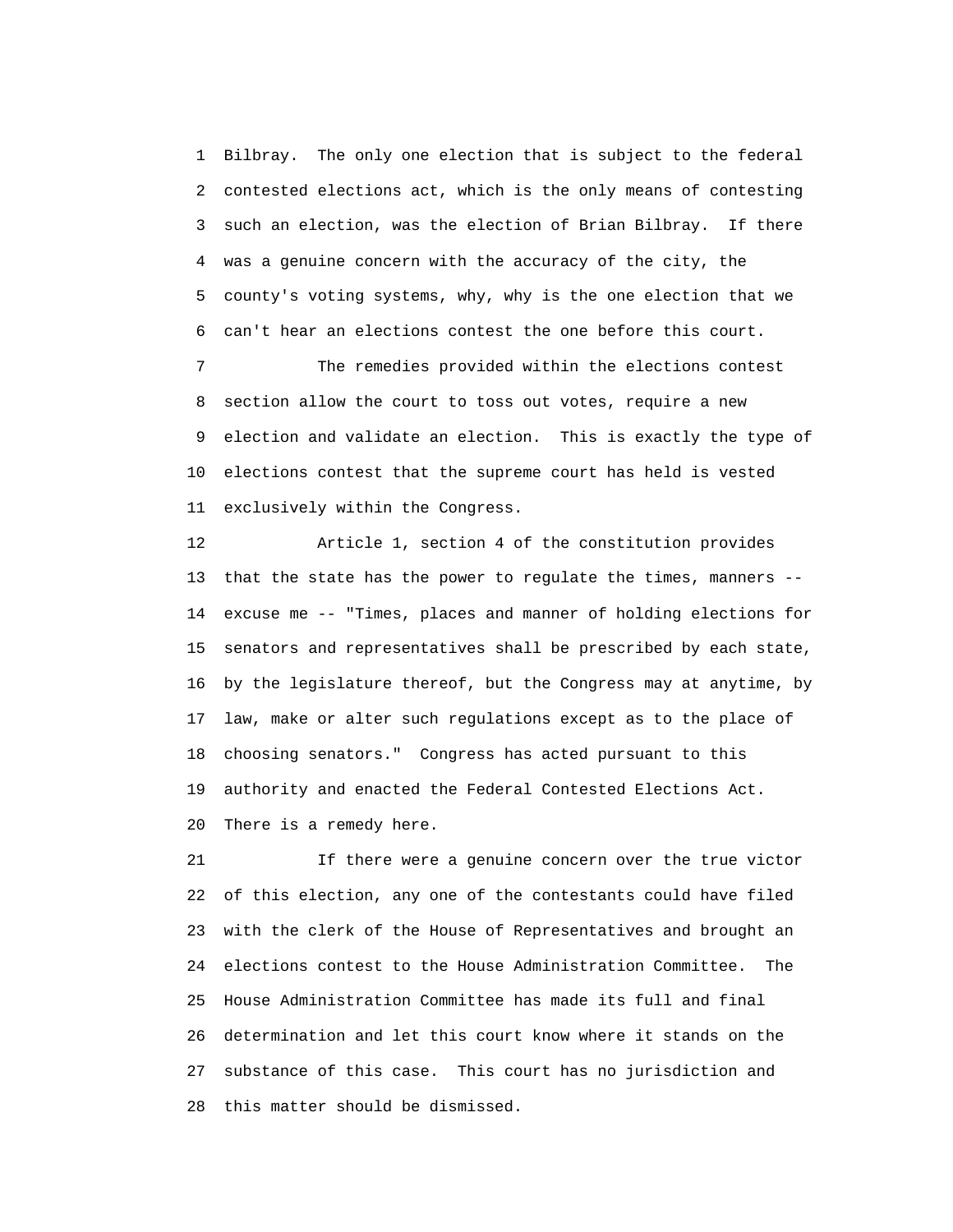1 Thank you, your Honor.

2 THE COURT: Thank you, Mr. King.

3 Mr. LEHTO.

 4 MR. LEHTO: Thank you, your Honor. Paul LEHTO on 5 behalf of the contestants, Gail Jacobson and Lillian Ritt. And 6 with me here today also, as already introduced, is my 7 co-counsel, Kenneth Simpkins.

 8 Benson versus Superior Court says that the purpose of 9 an election contest is a search for truth. It is not to be 10 received in the spirit of -- the conciousness or the spirit of 11 technical objections, it concerns maintaining the integrity of 12 the political system.

 13 The argument today of the defendants is that this 14 court is powerless to maintain the integrity of the political 15 system of elections here in San Diego County. The reason the 16 court is alleged to be powerless to protect the voters of San 17 Diego County, and the 50th congressional district specifically, 18 is because Mr. Bilbray was sworn in on June 13, 2006, precisely 19 seven days after the election. The timeline is critical in 20 understanding the exact nature of the defendant's claims here 21 because the election was on June 6, the swearing in was on June 22 13.

 23 On June 13, all of the ballots had not yet been 24 counted. Certainly the provisional ballots had not yet been 25 counted. The election was not certified until either June 29th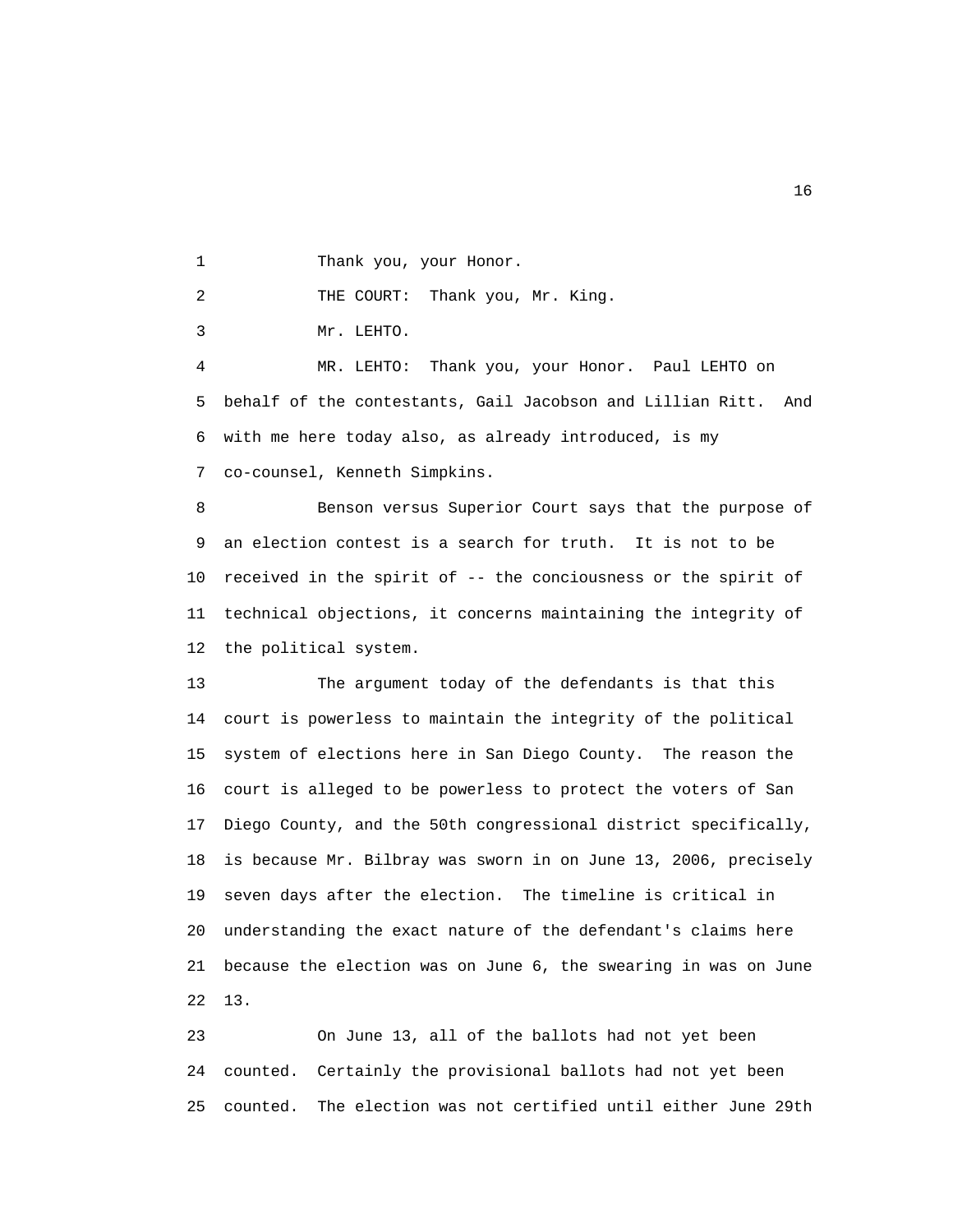26 or 30th, depending on which date on the certification documents 27 you go with. So that 16 or 17 days prior to the election being 28 officially certified, Mr. Bilbray is sworn into Congress by

17

1 members of his own party.

 2 I wish we didn't have to identify which party was 3 which, because I think people would understand that this is 4 wrong, but once they know whose horse is in the race sometimes 5 things change sides. But to swear somebody in before the 6 election is official, when everybody knows from Bush versus 7 Gore, in 2000, that everything is keyed off of certification 8 dates, that when it becomes official that's when it's real, but 9 we have the Congressman sworn in on June 13, 16 or 17 days 10 prior to certification, and we have the attorney for the 11 registrar of voters, Haas, who is sworn to uphold voting rights 12 here in San Diego, saying there's no jurisdiction in this court 13 to uphold the integrity of the elections or even to take a look 14 at the evidence, that simply this court is powerless because it 15 lacks jurisdiction.

 16 To put those two things together, Registrar Haas is 17 directly arguing that his own certification on June 29 or 30th 18 was void and without force or effect, because exclusive 19 jurisdiction regarding elections had transferred to the House 20 of Representatives. Therefore, under Haas' own arguments -- 21 and I'm not making argument here, I'm just taking it one step 22 and applying that same principle to the certification --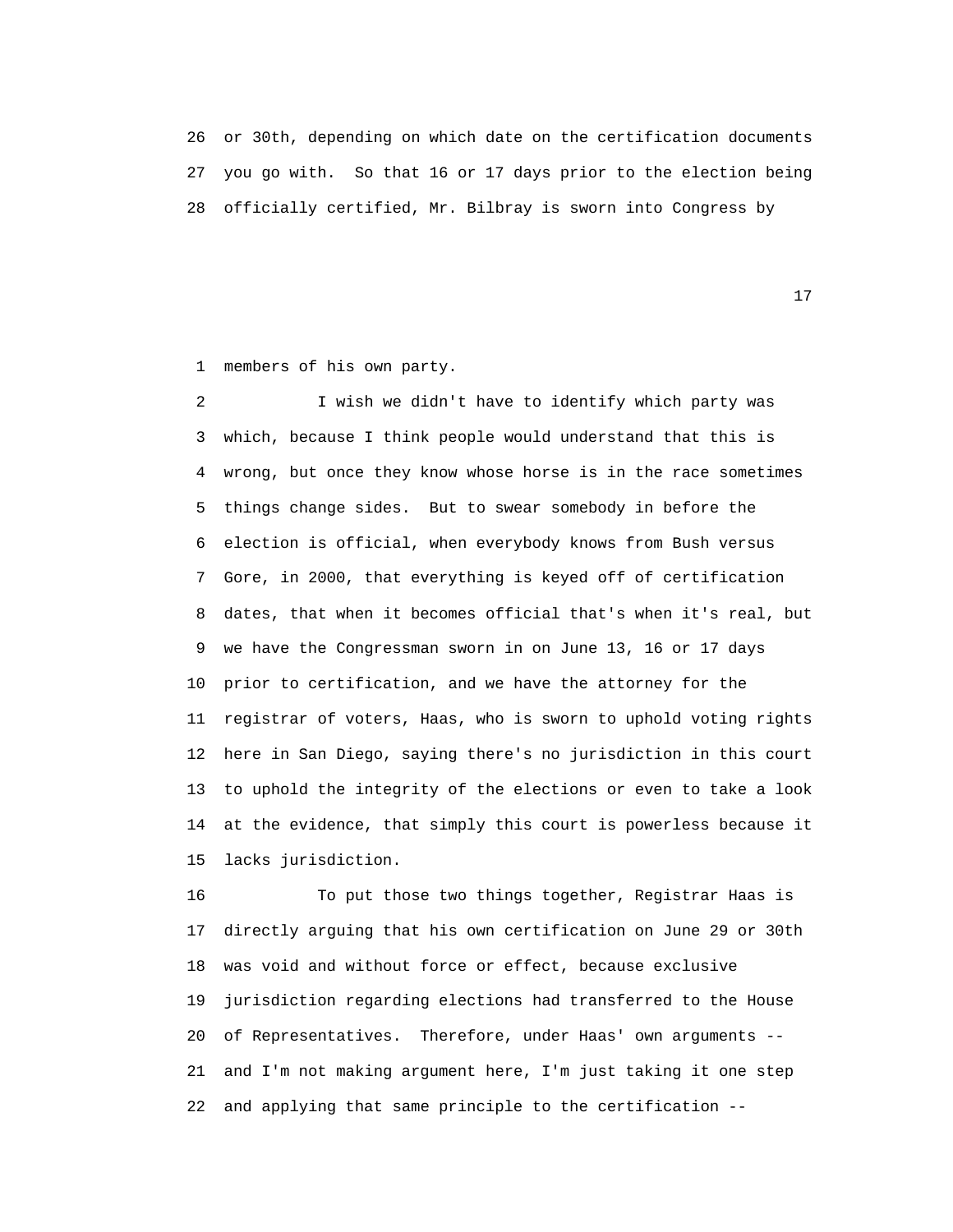23 Registrar of Voters Haas is directly claiming that his own 24 certification of the election is without force and effect. 25 Therefore, there was no election, at least no final election, 26 because everything legally is keyed off of the official 27 certification.

28 So this jurisdictional the argument, or what they

18

 1 style as a jurisdictional argument, goes way too far. 2 Essentially, what they are saying is in their specific intent, 3 which normally I would hesitate to speculate about because we 4 don't know what goes on inside people's heads, but we do 5 because they signed briefs saying this is what they think the 6 law says, the specific intent of Congress on June 13th was to 7 deprive this court of any jurisdiction to review this election, 8 to put this court in its place, which is to say powerlessness. 9 If they can do that, they can do anything. Why even

 10 have an election? They could just swear in whoever they want 11 because the election need not be final. If it appears -- maybe 12 it's an appearance test. If they think -- if it appears 13 somebody won, probably let's swear them in and then that 14 deprives them of jurisdiction.

 15 This is not really a jurisdictional argument, this 16 concerns an attack and a question of whether that action of a 17 premature swearing in is valid constitutionally. There is a 18 very big difference there in terms of the court's power. The 19 courts always have the power to determine the constitutionailty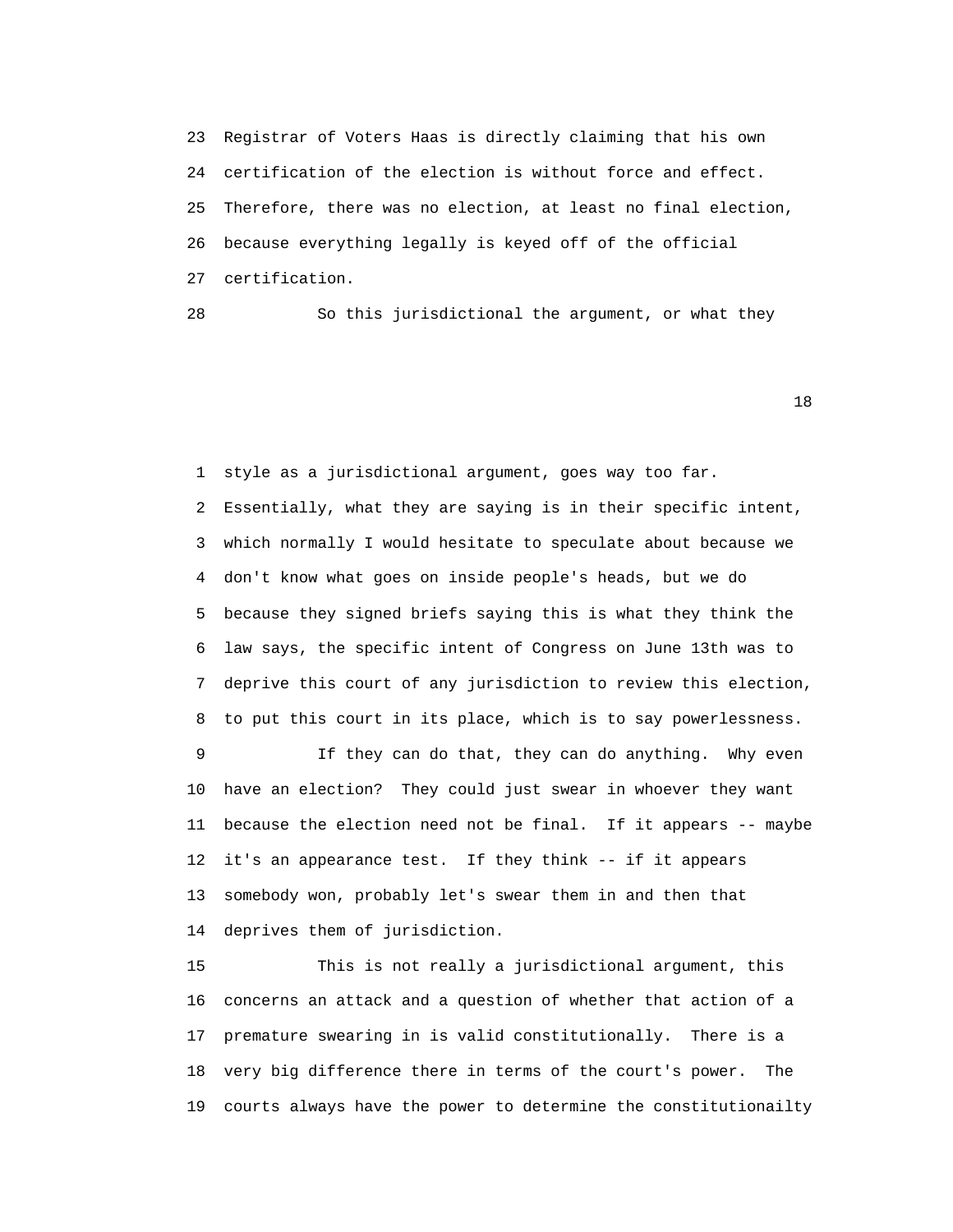20 of actions by other branches of the government, that's called 21 judicial review. So by styling it as a jurisdictional 22 argument, it misleads as to the true nature of what's going on 23 here, which is an attempt to terminate the elections process 24 before it's over.

 25 In order to make sense of these kinds of things, and 26 constitutional issues tend to get writ large with big ideas 27 because the constitution has big ideas, many state 28 constitutions say that a frequent recurrence to fundamental

19

 1 principles is necessary for the preservation of liberty and 2 free government.

 3 So I just want to name a few fundamental principles 4 that I think are violated by the positions being taken by the 5 defendants here so that we can all orient ourselves to the 6 constitution, which we swore to uphold as a whole. We didn't 7 just swear to uphold article 1, section 5, we swore to uphold 8 the constitution as a whole.

 9 And some of those fundamental principles include the 10 idea that the federal government is a government of limited 11 powers, unlike state governments, not unlimited powers, but of 12 limited powers. So the federal government, to have a valid 13 action, has to have a constitutional power delegated to it by 14 the states that can be identified.

 15 Essentially, what the position of the defendants is 16 is that the House of Representatives has unlimited power to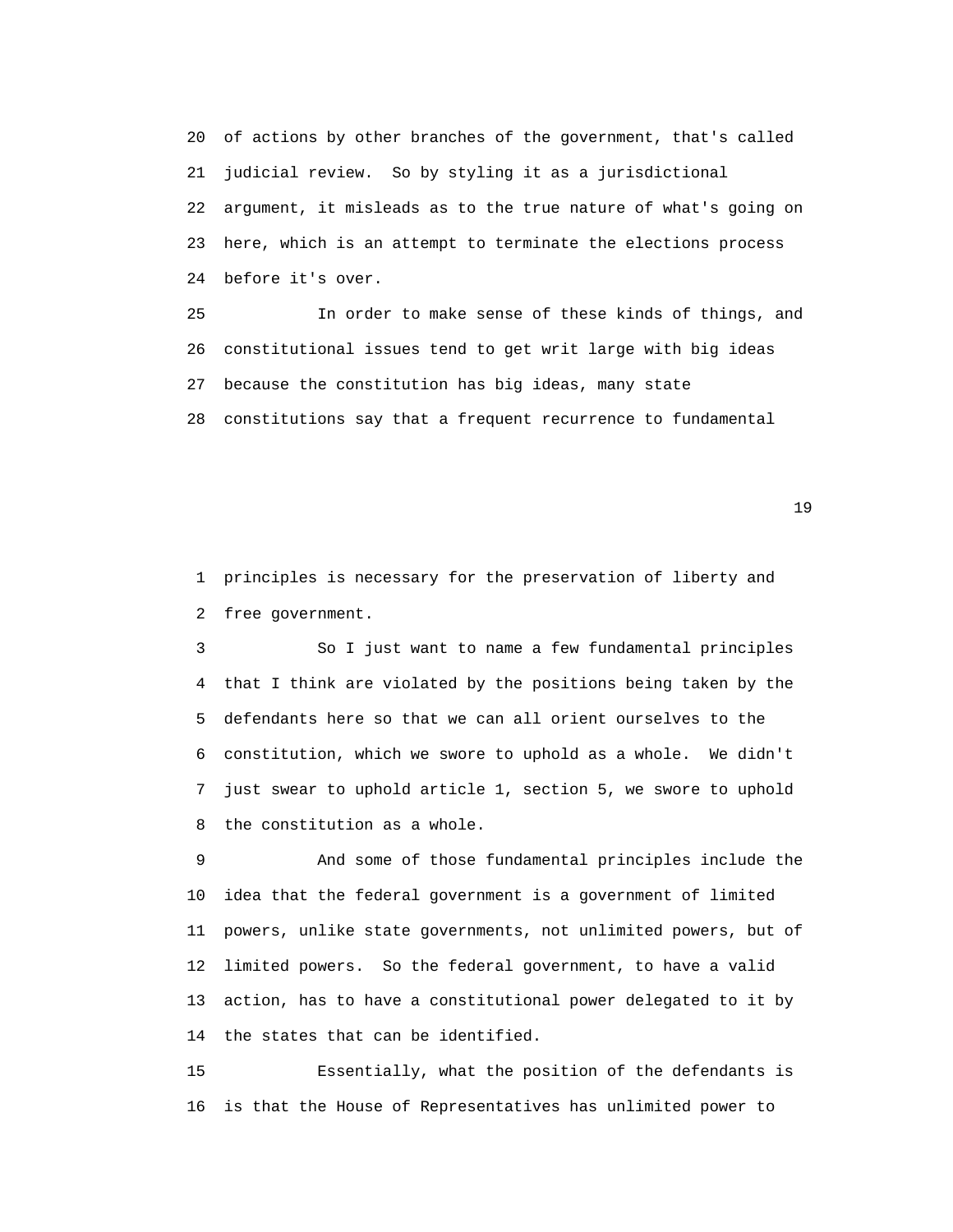17 swear in whoever they please. That seems to violate the 18 spirit, if not the letter under which this country was founded 19 as a whole.

 20 Another fundamental principle is that all political 21 power is inherent in the people. That's in both, "We the 22 people," starting the Constitution, also in the Declaration of 23 Independence, that governments obtain their legitimate power 24 from the consent of the governed. Here we have the defendants 25 saying, "You know, we don't care to hear about whether there 26 was truly consent or not because we've sworn somebody in." I 27 think that violates the spirit of our constitution and the 28 letter.

 $20$ 

 1 How about article two, where it talks about elections 2 for the House of Representatives take place every two years and 3 shall be, quote, "by the people," unquote? The action of the 4 House of Representatives begs the question of whether the 5 election was "by the people," and certainly there are fact 6 issues here under a normal legal analysis that would justify 7 discovery and trial.

 8 Certainly there is the function of the courts 9 generally, but most specifically in elections contests to be 10 truth seekers. That's being violated here because the right is 11 being broadly argued and asserted that the citizens, Ritt and 12 Jacobson, have no right to information other than whatever they 13 choose to give pursuant to a public records request or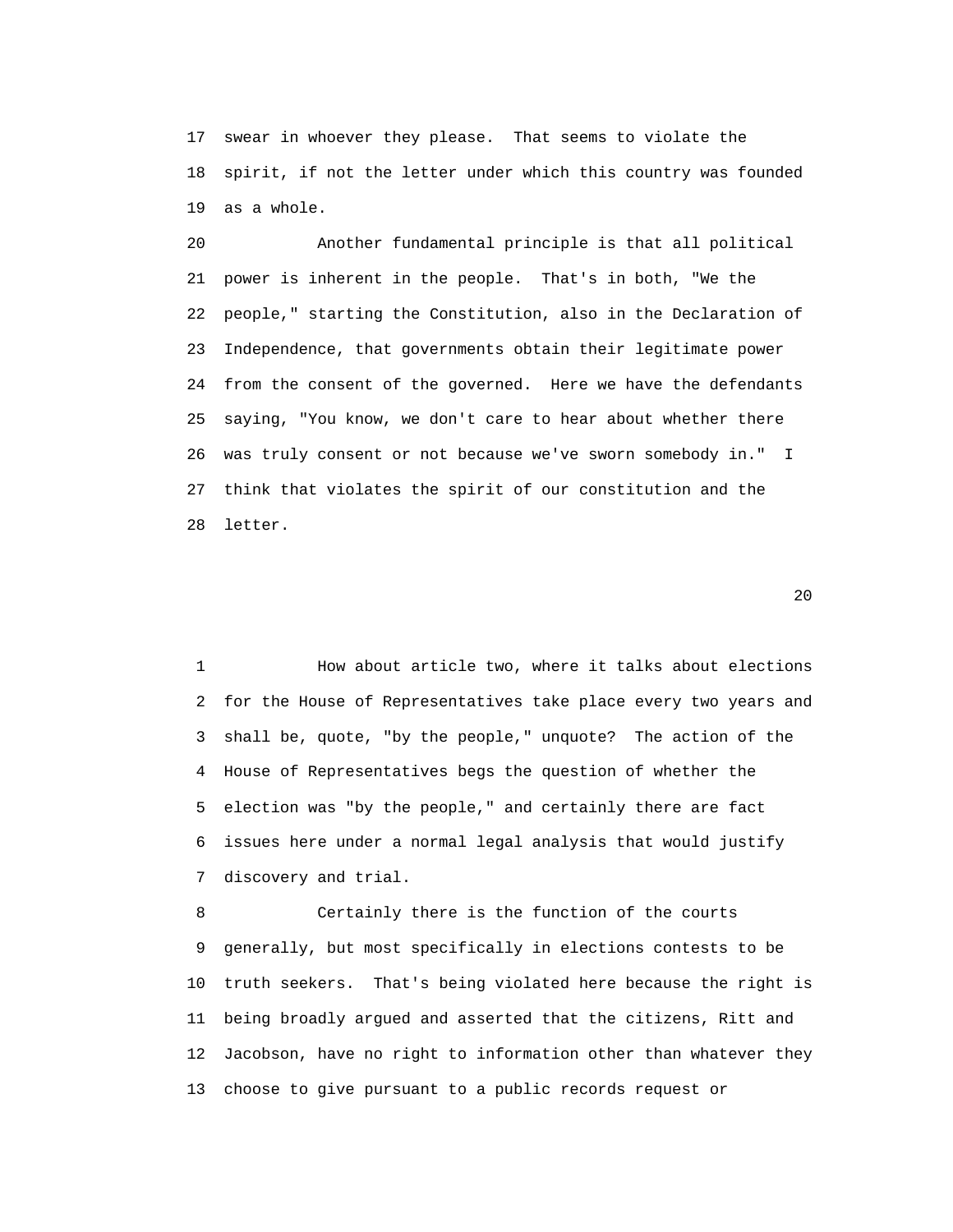14 something like that.

 15 There can be nothing more important than the 16 integrity of our elections. The Mississippi supreme court, 17 cited in our trial brief, specifically held that the integrity 18 of our system of government is only as strong as the integrity 19 of our elections. Here again, the defendants don't want us to 20 look. How can we maintain the integrity of our elections if we 21 don't look? How can we maintain the integrity of our elections 22 if somebody who voted for the allegedly losing candidate isn't 23 allowed to challenge that claimed result? The winners can't 24 sue themselves, only the losers can conceivably file an 25 election contest. And yet we hear, inside or outside of court, 26 that this is about losers not being happy with an election 27 result, when in fact it's clear that the election contest is 28 designed to be a public interest vehicle to maintain the

21

 1 accuracy and the integrity of the election. And in the 2 adversarial process you have to have a party that's motivated 3 to seek the truth. Only the losers, or the so-called losers, 4 are going to be motivated to seek the truth. So here again, 5 there must be the element of adversariness in order to seek the 6 truth under our system of litigation in the judicial system. 7 So, your Honor, we -- I'll rely on my brief, but 8 there are various provisions of the Constitution that were 9 briefed that when taken as a whole cannot possibly lead to the

10 reasonable conclusion that the defendants are taking, which is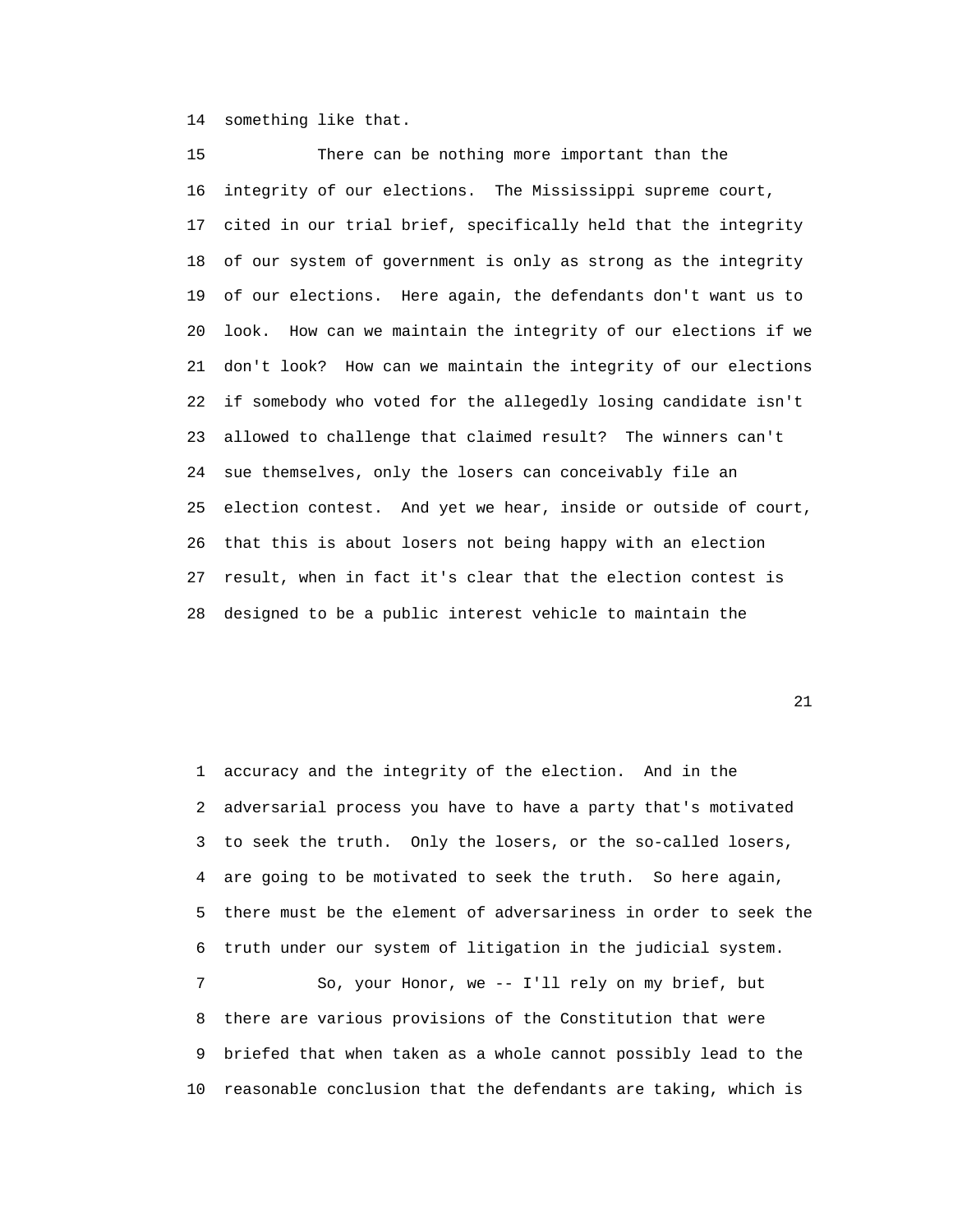11 that they have essentially absolute power in the House of 12 Representatives to swear in who they please, when they please 13 and how they please. The founders of this country, whether it 14 was James Madison or Thomas Paine, or Thomas Jefferson or the 15 more conservative Mr. Adams, all felt that elections, even 16 though some of them had a few apprehensions about democracy, 17 they all felt elections were the fortress, the buttress against 18 the possibility of oppressive government.

 19 So if this election system is the only way that the 20 people have to change the direction of their government or to 21 protect themselves from unauthorized action of the government, 22 that election system must be policed and policed seriously, 23 because without it, the people are powerless and the freedom 24 that everybody fought for would be readily lost due to people 25 who have better ideas and want to enforce those ideas because 26 they are better.

 27 I think the House of Representatives here has a 28 better idea. They have a better idea that Mr. Bilbray, in

22 and 22 and 23 and 23 and 23 and 23 and 23 and 23 and 23 and 23 and 23 and 23 and 23 and 23 and 23 and 24 and 25 and 26 and 26 and 26 and 26 and 26 and 26 and 26 and 26 and 26 and 26 and 26 and 26 and 26 and 26 and 26 an

1 fact, won the election, and they want to enforce that.

 2 At the very least, this constitutes a power play by 3 the House of Representatives. Given the timing of it, seven 4 days, it may constitute a record for signing in representatives 5 or swearing in representatives, which normally takes 35 or 40 6 days after the election, or even after certification. So the 7 attack here, or the real question is the validity of the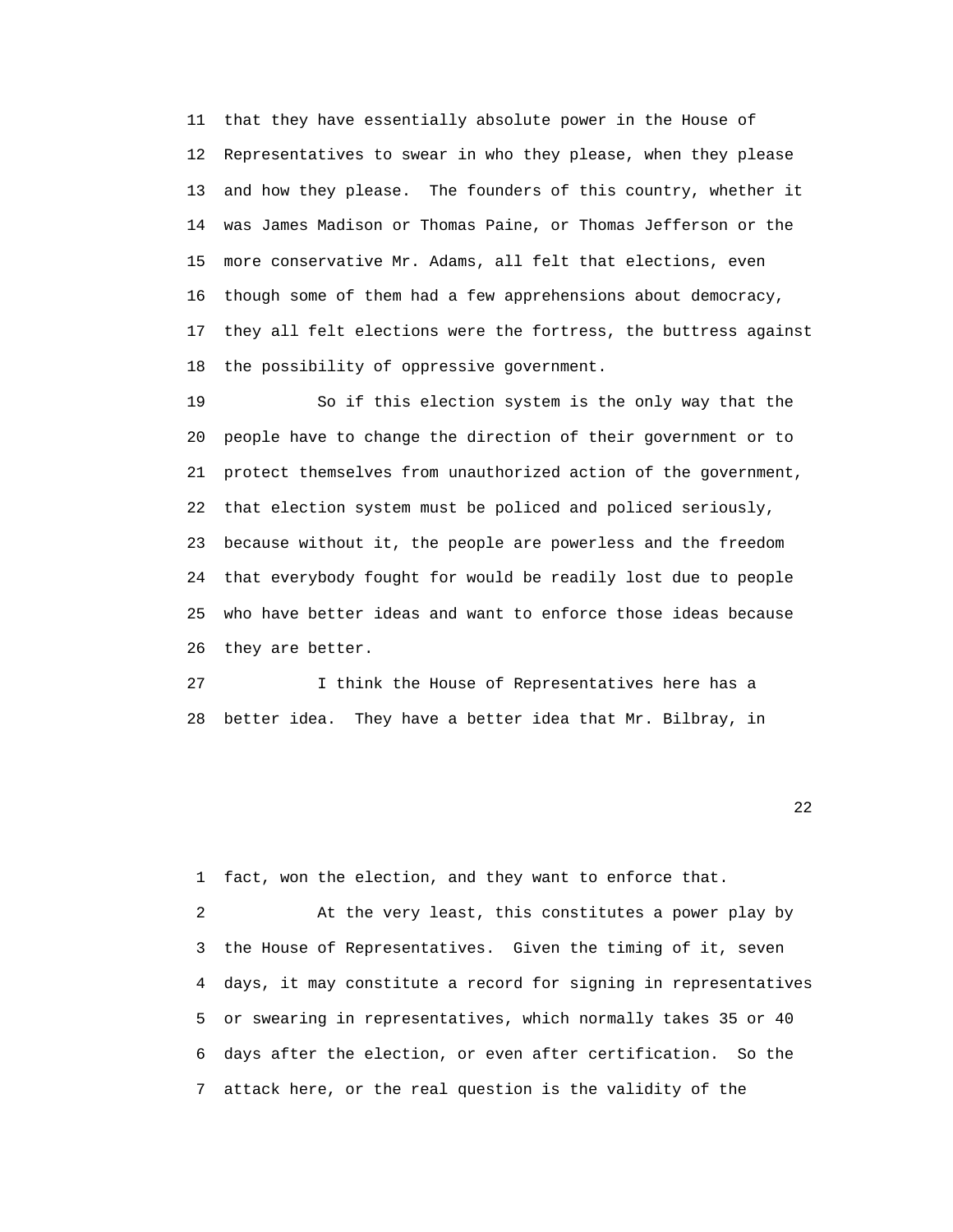8 swearing in to actually deprive the court of jurisdiction.

 9 And that is based on the broad claims that are being 10 made by the defendants, and not primarily my argument. The 11 only thing that's my argument here rather than defendants' is 12 that I'm saying, apply that same principle to the 13 certification. If this court is powerless, the certification 14 is powerless. And where does that leave us legally? Where 15 does that leave us constitutionally? If the principle doesn't 16 fit, the court should not follow it.

 17 But, in fact, the leading case, elections case, with 18 regard to recounts is a 1972 U.S. supreme court of Roudebush 19 versus Hartke. And in that case, the U.S. Supreme Court 20 specifically held that article 1, section 5, does not prohibit 21 a recount of the ballots by Indiana, as the recount will not 22 prevent an individual senate evaluation of the ballots if they 23 so choose. That's a slight paraphrase at the very end, but 24 that's what the Roudebush versus Hartke case stands for. 25 Recounts are not at all prohibited.

 26 Now, the recount in the Roudebush case was held to be 27 basically an administerial act. But what did the court say? 28 The court said the recount under Indiana law was basically

23

 1 non-judicial because it consists of appointing recount 2 commissioners and counting the votes that way. 3 So all of those issues, all of the issues of voter 4 intent that could come up, decisions to be made regarding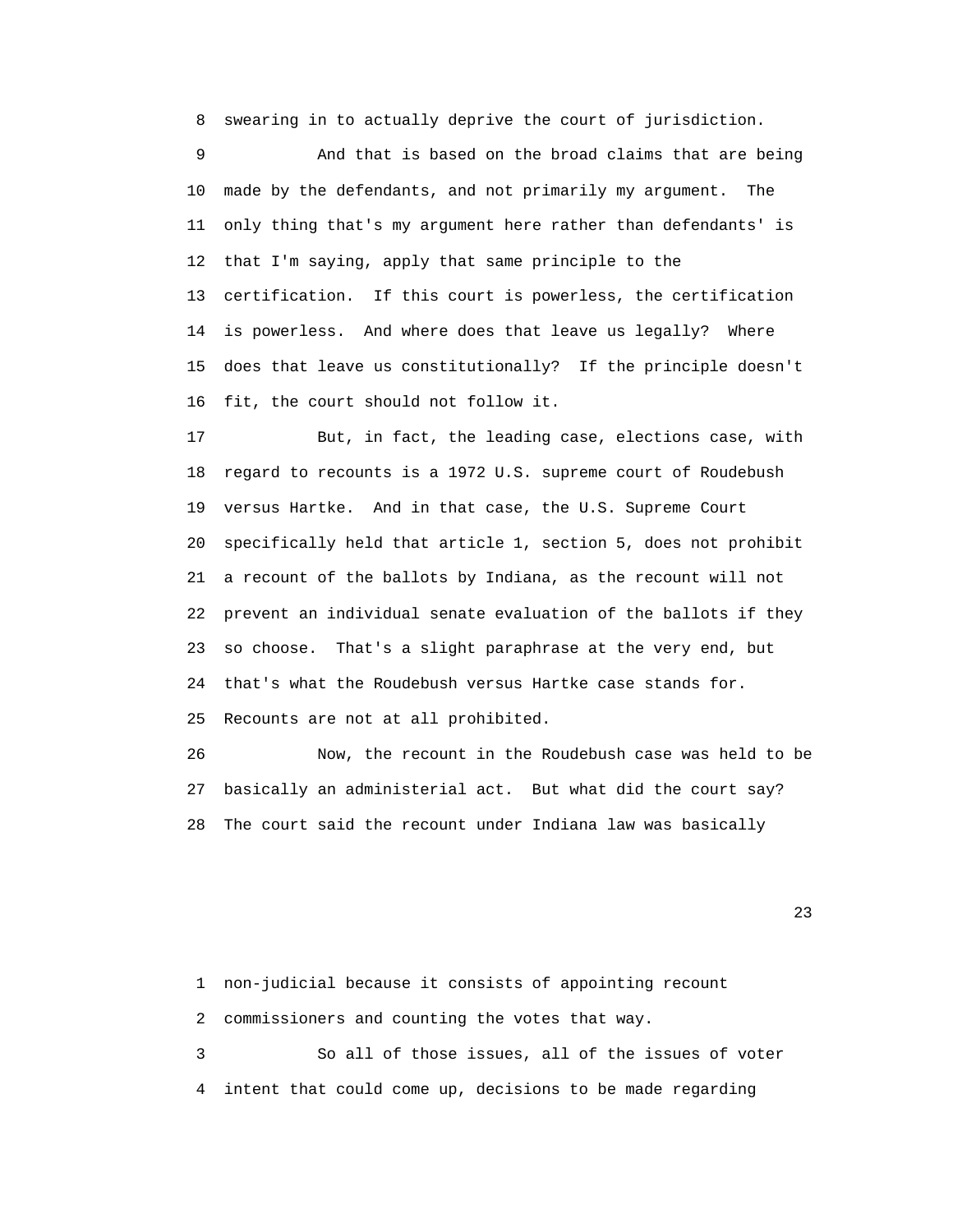5 whether this voter voted this way or not, all of those things 6 would be handled by commissioners. And they basically said, 7 "That's non-judicial, so we are not going to have -- there's no 8 objection no, constitutional objection." In fact, even as read 9 by counsel for Mr. Bilbray, the Roudebush versus Hartke holding 10 was to carve out one thing that you just can't do, you can't 11 request that a seat can be changed in Congress because that 12 would be a non-justiciable political question.

 13 As counsel correctly noted, we are not seeking an 14 order that requires a seat change in Congress. We are seeking 15 to find the truth and then letting the House of Representatives 16 provide their separate constitutional function. And whether 17 they want to abide by the truth or not, it's their choice.

 18 But the fact that they have an independent power to 19 abide by the truth or not does not make the truth irrelevant, 20 it does not make policing the integrity of the election 21 irrelevant or -- and it does not deprive the court of 22 jurisdiction, because clearly the Indiana court went forward 23 and was allowed to go forward by the U.S. Supreme Court in 24 Roudebush versus Hartke.

 25 So the law, properly understood, is nowhere near as 26 broad as what the defendants are trying to say that it is. And 27 the reason is is common sense. If the state, under article 1, 28 section 4, has authority to regulate the time, place and manner

24

1 of federal elections, which is what the constitution says, that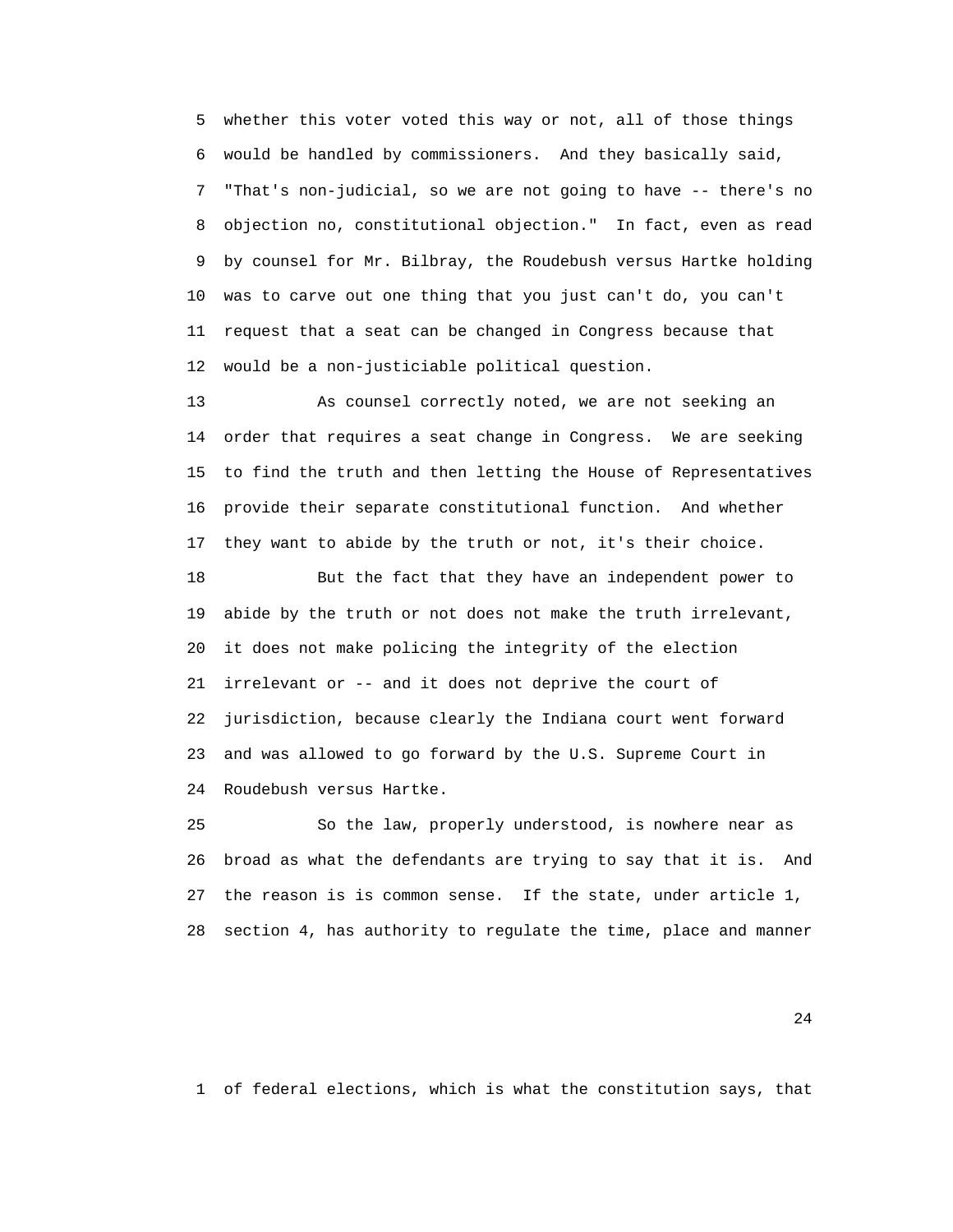2 means the state can control the count of the votes, and they 3 did. There was no federal involvement on June 6. If the state 4 can control the count of the vote, they can control the recount 5 of the vote. That's ancillary to the count of the vote. It's 6 really doing the same task by a different method in order to 7 basically function as an audit mechanism. So, clearly, those 8 kinds of things exist.

 9 The only thing the court and parties would be 10 prohibited from is treading upon the core, unique 11 constitutional prerogative of the House of Representatives, 12 which is the official moving or removing of a member of the 13 Congress. But it's -- it would have -- it has a critical 14 function for the court system to determine the truth and lay it 15 out there for the House of Representatives to exercise their 16 discretion. And then if the House decides not to respect the 17 truth of the court, the House pays a political price, but 18 that's letting the political process do its thing. They pay a 19 political price, but they don't pay a judicial price. But what 20 the defendants want to argue is, "We pay no political price 21 whatsoever, ever, because we are entitled to hide the 22 evidence."

 23 We have pled in the petition that there is a pattern 24 and practice of hiding evidence regarding elections, both paper 25 evidence and electronic evidence, that rises -- and I believe 26 this was paragraphs 15 and 16 of the petition, and 17 -- to 27 constructive fraud or aiding and abetting fraud. It's at least 28 fraudulent that the Registrar of Voters Haas asserts, under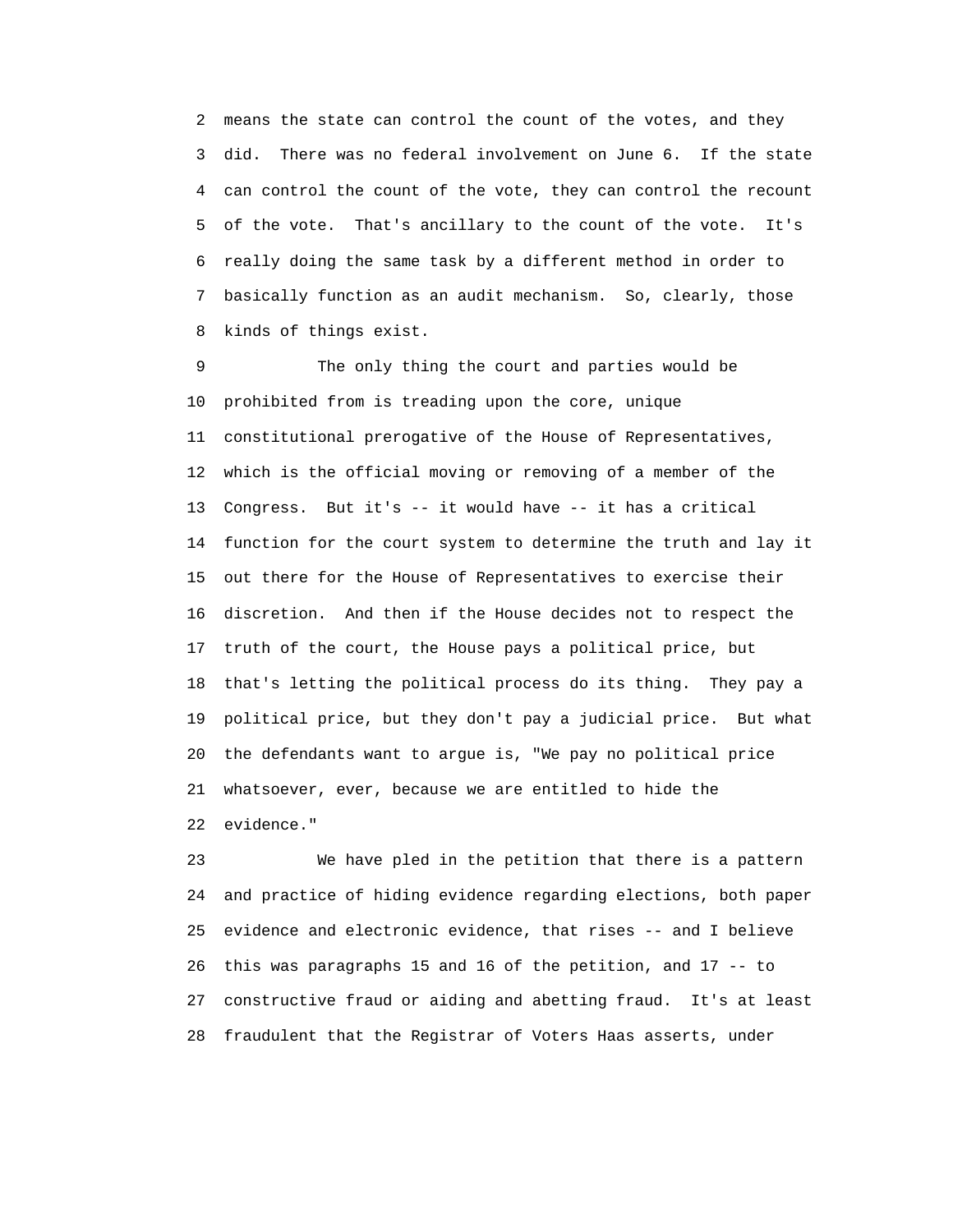1 penalty of perjury, that these are the results of the election 2 and then instructs his lawyer to come in and say there's no 3 jurisdiction for anybody in San Diego to do anything. He 4 should disclose that early on, or in the certification document 5 saying, "I believe this may be void. I'm not sure I can 6 certify this. This may be a powerless act on my part." He 7 didn't do that.

 8 At the very least, ROV Haas should be deemed to be 9 estopped from making this type of argument.

10 THE COURT: One question --

11 MR. LEHTO: Mm-hmm.

 12 THE COURT: -- that was raised by Mr. King, that is: 13 If there is a concern about the integrity of the election 14 system, why was the Congressman's seat chosen to test that 15 election system instead of the literally hundreds of other 16 candidates who we would not have a problem with 17 jurisdictionally? It appears that it is only the Congressman's 18 seat that comes under the provision of the U.S. Constitution. 19 So it seems that the elections system could have very easily 20 been tested by using any of the hundreds of potentially other 21 contestants in this election.

 22 MR. LEHTO: Your Honor, I think that there are some 23 arguments in this case that tend to go to the whole of the 24 election. For example, when the machines go out for a week to 25 two weeks, that does affect every race on the ballot. But 26 there are additional allegations that are very specific to the 27 congressional race.

<u>25 and 25</u>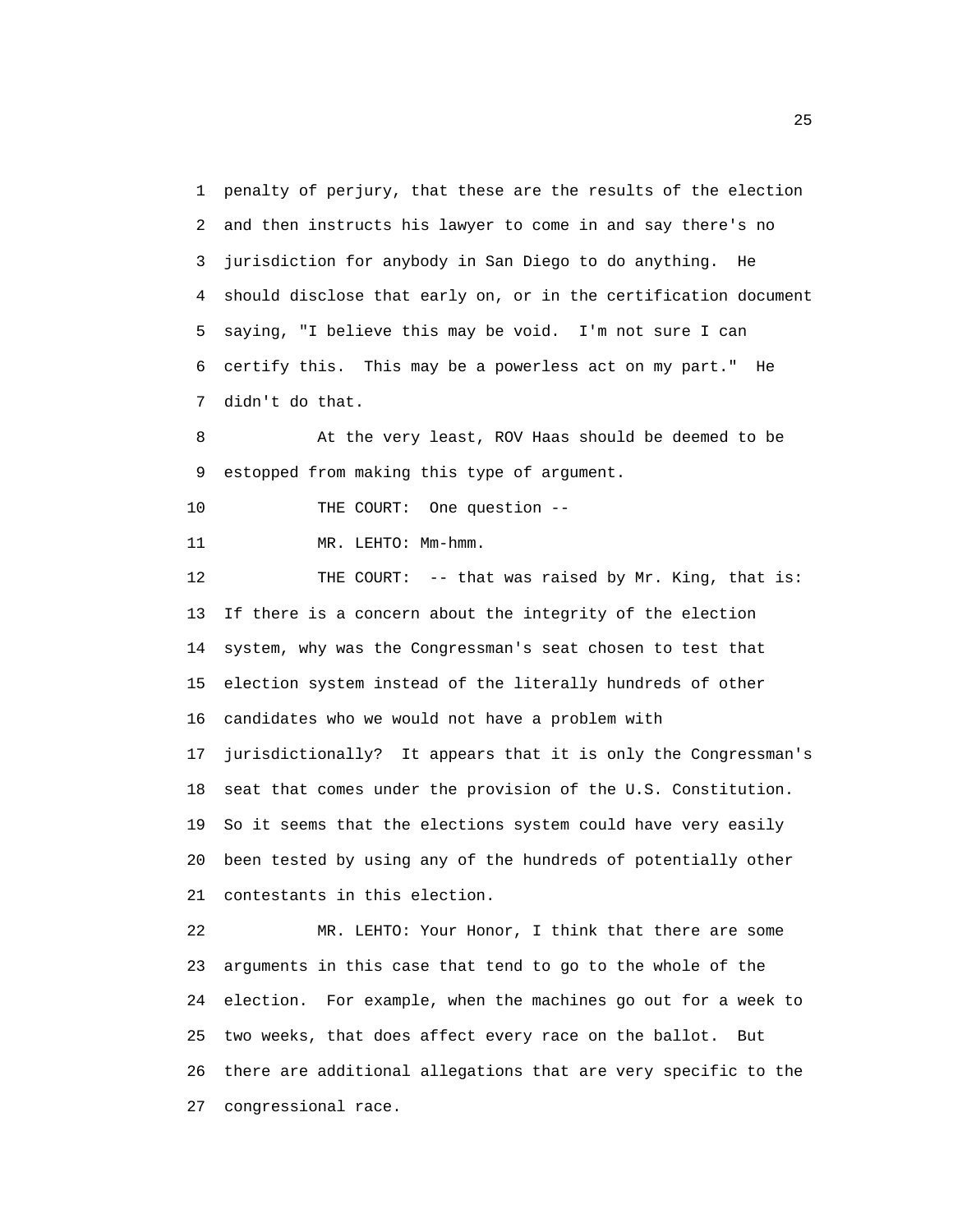28 THE COURT: The premature swearing in issue.

 $26$ 

 1 MR. LEHTO: The swearing in issue. There was also 2 the issue that, in fact, that this was a close enough race that 3 the error that was made is going to matter. You can't steal an 4 election that was 80-20, nobody would believe it. It wouldn't 5 be credible if it was mistake or deliberate election fraud. 6 You would have to have a close election to begin with to even 7 have a chance of, of having a fraud that might be carried off. 8 So it needs to be a close election, which this election was.

 9 There were polls just prior to elections showing. 10 Francine Busby 20 points ahead in the polls. And she loses the 11 election. That's an additional fact that is relevant to and 12 supportive of a fraud case in this particular race.

 13 In this particular race, there are absentee ballot 14 precincts, although this is to some extent going to be to the 15 other races as well, showing turnout thousands of percent 16 higher than registered voters. Okay. That prevents anybody, 17 especially the public, from reconciling the number of votes 18 with the number of voters, which is done on a 19 precinct-by-precinct basis to make sure there's not ballot box 20 stuffing. If you take a whole bunch of absentee ballots into 21 every single precinct and put them into these mega precincts, 22 that kind of reconciliation no longer occurs. And that puts a 23 blindfold on being able to detect fraud from that standpoint. 24 There's evidence when things are structured in a way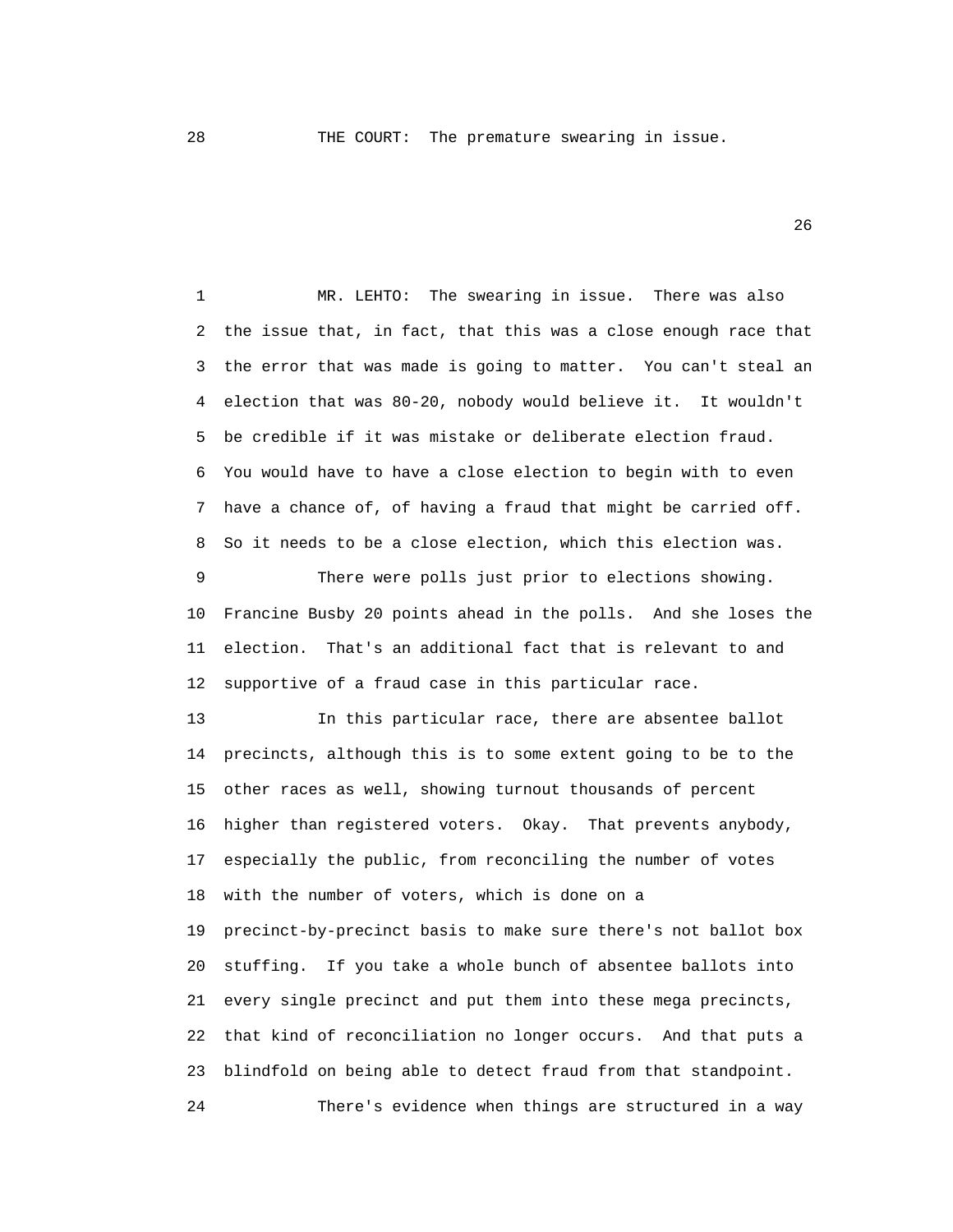25 so that a reasonable person can't tell and one of the normal 26 rules of election administration is being violated, that 27 there's some intent to hide something with regard to this 28 particular election.

27 and 27 and 27 and 27 and 27 and 27 and 27 and 27 and 27 and 27 and 27 and 27 and 27 and 27 and 27

 1 And so I just want -- I could go on with more 2 examples, but I want to make sure that the court understands 3 that there are two classes of arguments, some of them go to the 4 whole of the election, but there are substantial arguments that 5 go specifically to this election.

6 THE COURT: Thank you.

 7 MR. LEHTO: It's also the most important one on the 8 ballot, at least in the opinion of my client and many people in 9 the 50th congressional district. There might be a few people 10 that prefer an initiative, but it's the most important race on 11 the ballot.

 12 So, your Honor, the reason that I spoke about these 13 principles is because otherwise it can lead to confusion and we 14 end up thinking of important constitutionally foundational 15 things, like checks and balances, could be redefined as 16 redundancy. You know, checks and balances why do we have them? 17 This is inefficient or redundant, we will just throw it out. 18 But if you realize what it is constitutionally by referring to 19 basic principles, you realize this is checks and balances. 20 This is an important part of our system. Then the court is, of 21 course, going to uphold that. That's what my clients, on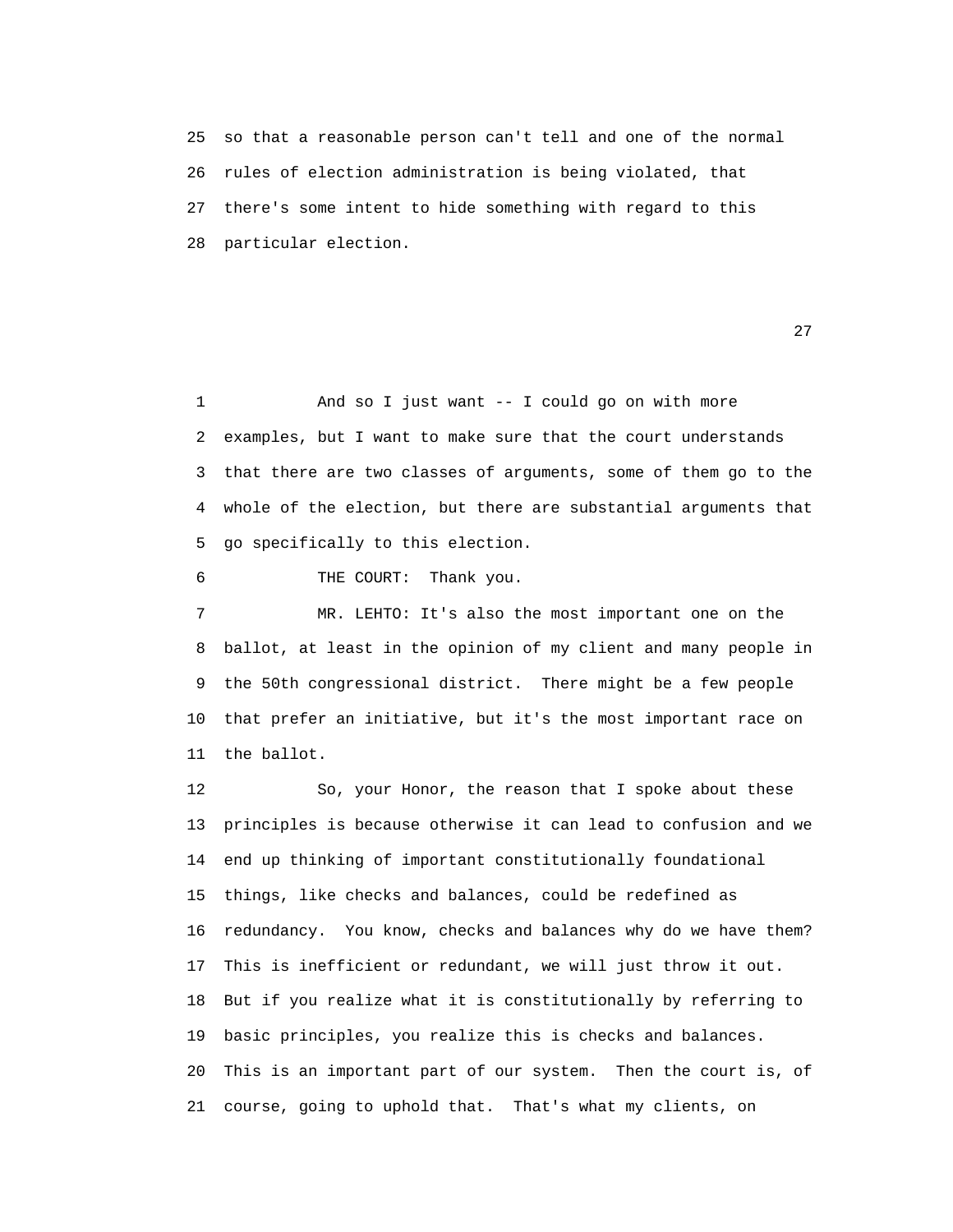22 behalf of the public, are seeking to do, to pursue the 23 integrity of the system, to ask the court to be careful in its 24 analysis to uphold and preserve all parts of the Constitution 25 and purposes of our elections system and not just focus on one, 26 because, frankly, lawyers, I think judges probably take a 27 more -- broad-minded view, but lawyers oftentimes focus on the 28 very narrow issue and present that to the judge and hope for

<u>28</u>

 1 victory. I don't think we can do that in this case. There 2 needs to be a more global view, because there are at least 3 three to five different provisions of the constitution alone 4 that are relevant to this claim by the defendants concerning 5 either whether you style it as a jurisdictional issue or the 6 validity of the premature swearing in.

 7 One of those constitutional provisions alluded to 8 already is the state authority to administer elections, that's 9 called the time, place and manner clause. What we have here is 10 a pattern and practice of administering elections. States do 11 the counts, states do the recounts. There is no federal 12 recount bill or law. It's expected that if there's a recount, 13 just as in Roudebush versus Hartke, that the state is going to 14 do it.

 15 So in that context for the rules to change after the 16 fact, after the election, and say, "Oh, no, actually, even 17 though you thought the state had jurisdiction for recounts 18 prior to the election, now, because of the swearing in, that's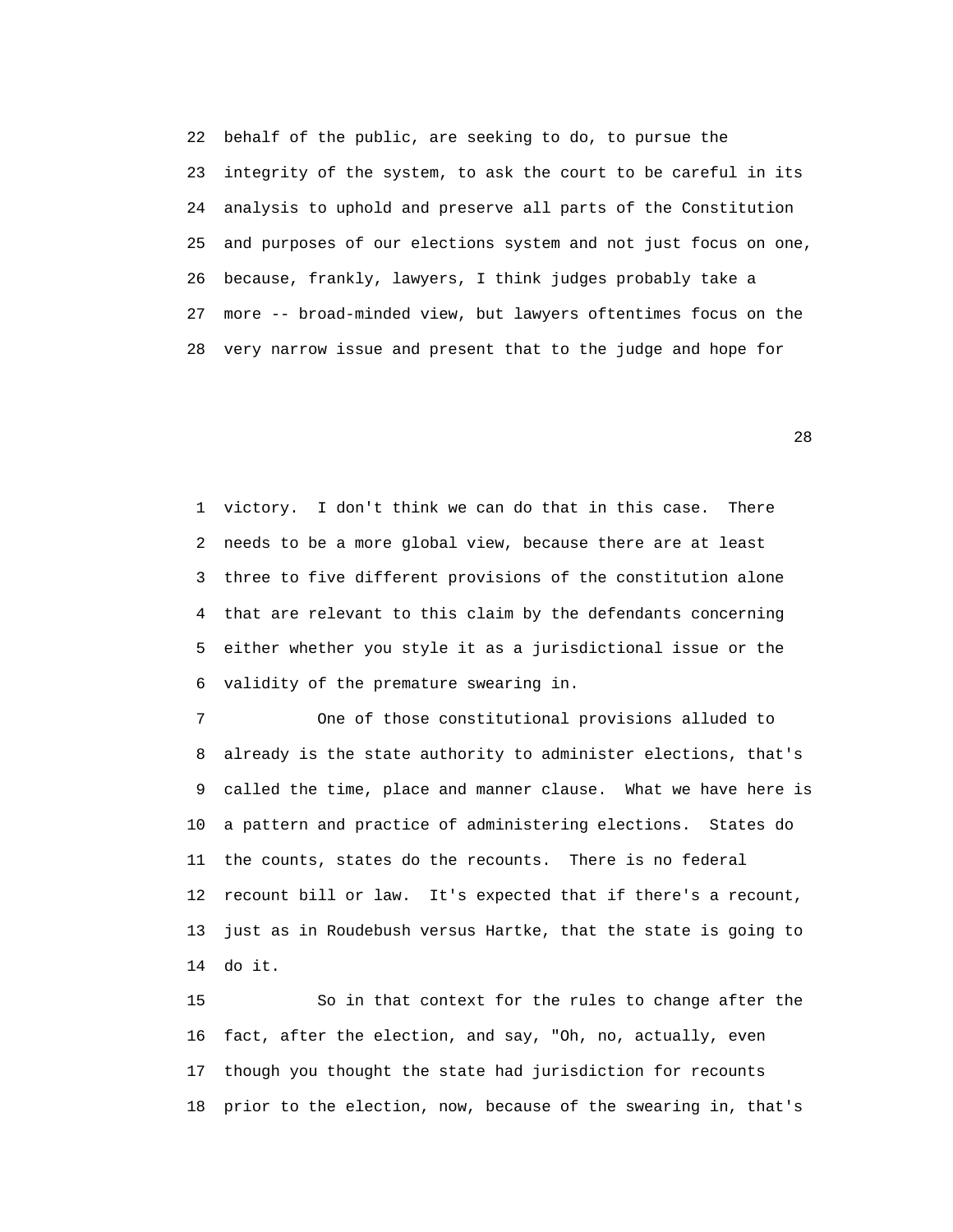19 no longer true, it's no longer true that the state has recount 20 authority. And that's because we swore in Mr. Bilbray as a 21 member of the House of Representatives." The leading election 22 law case in this land, your Honor, is Bush versus Gore, in 23 2000.

 24 In that case one of the concerns that was cited by 25 the U.S. Supreme Court is the idea of not making up rules after 26 the election. While here, you can call it a rule, you can call 27 it whatever you want, but after the election the rules changed. 28 The rules changed because of the fiat or the decision of the

 $29$ 

 1 House of Representatives that would violate equal protection, 2 because San Diego's 50th district voters are not being treated 3 the same as any non-50th district voters. Everybody else has a 4 recount right, but not here. Why? Because the House of 5 Representatives, the government, acted through state action to 6 deny the voters of the 50th District their rights of equal 7 protection by swearing in Mr. Bilbray. No more recount, sorry. 8 And that is, that is precisely the kind of equal

 9 protection violation that Bush versus Gore upheld, because in 10 that case they said, "You know, Vice-president Gore, we had a 11 problem with your partial recount request. You requested to 12 recount only four counties, not all of the counties in Florida. 13 That treats those counties as different than the rest of 14 Florida, and that creates equal protection violations." 15 So here the House of Representatives is saying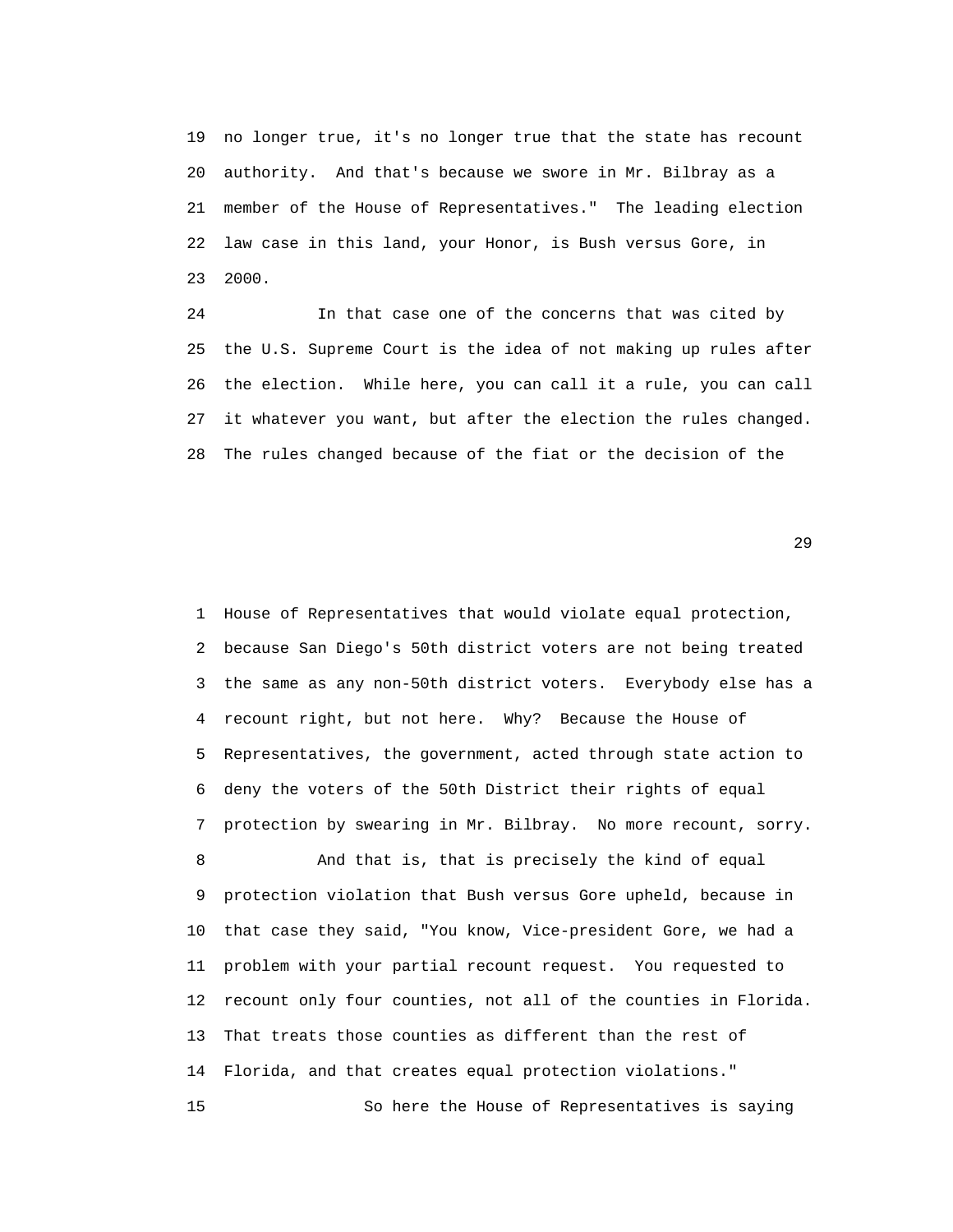16 directly, "We are going to treat, with respect to recounts, the 17 voters of the 50th District differently than any other voters 18 in the land, because normally people don't get sworn in 7 days 19 after the election." That violates equal protection, too.

 20 So the motion that is presented to the court is to 21 invite the court to violate equal protection, to invite the 22 court to ratify a seizure of power away from the state's 23 authority to administer elections and in favor of the federal 24 authority which has not traditionally at all been involved in 25 recounts. That alters the constitutional ballast. So having 26 altered unilaterally the constitutional balance by invading the 27 sovereignty of the state, the court is now asked to ratify 28 that, to uphold it, to give it the sanction of law, to make it

<u>30</u>

## 1 all good.

 2 Our courts, in their finest moments, have engaged in 3 judicial review and thoughtful judicial review about whether 4 the actions of government are indeed appropriate. That's when 5 the law and lawyers and judges rise to their highest level.

 6 Finally, some arguments have been made that under the 7 McGee case, which there is specifically under California law an 8 exception made for assemblymembers who are not subject to the 9 election contest statute. So when the McGee case talks about 10 Assembly matters, they are talking about a statutory carve-out 11 that's not applicable in this particular case.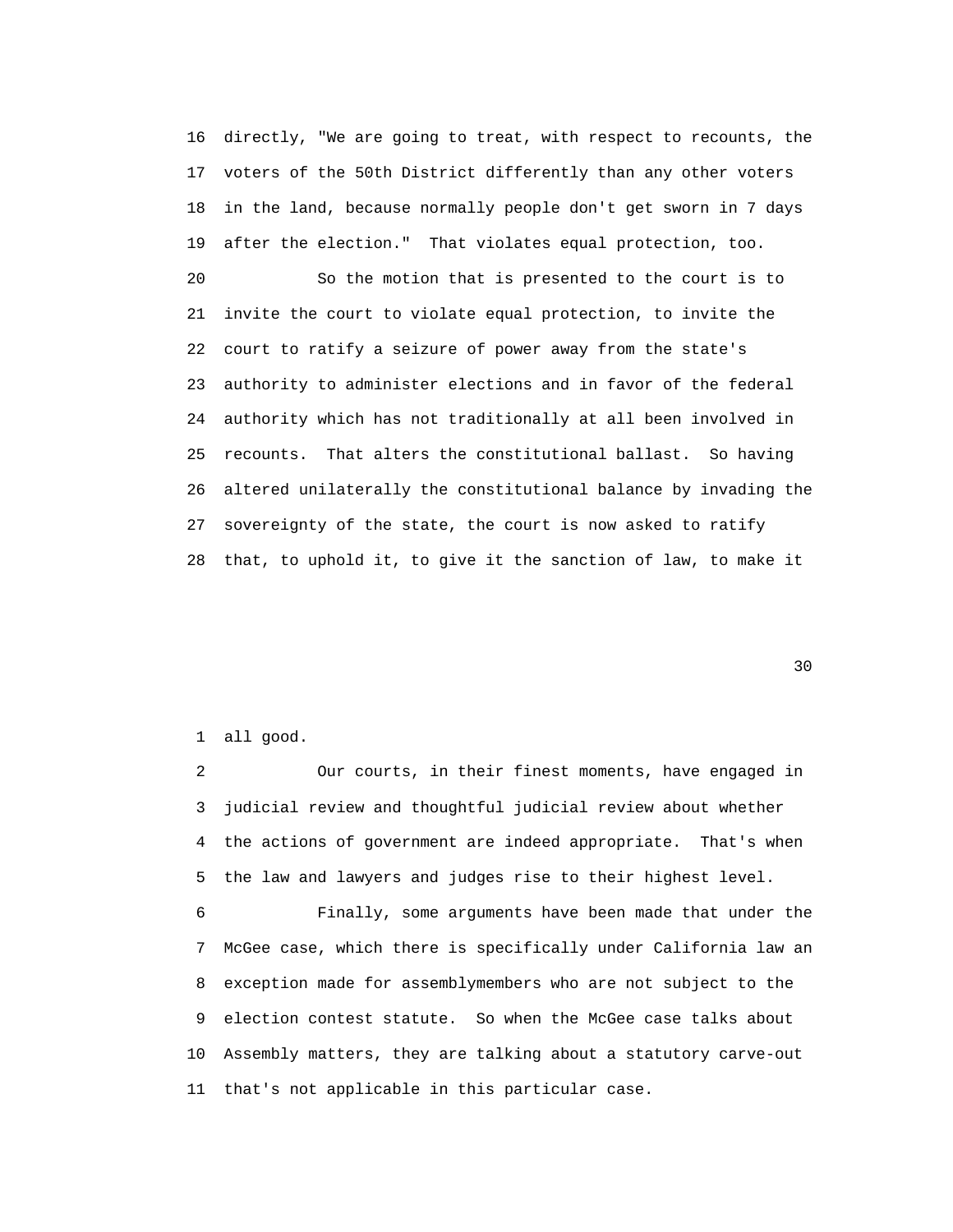12 In any event, under the reserve powers of the people, 13 another basic principle, that the people reserve all powers not 14 delegated, and under the basic structure of our entire system 15 in which elections are the method by which power is transferred 16 from the people to the government, the government cannot 17 purport to do what the government did here in San Diego County, 18 which is ROV Haas, with the assistance of Diebold, counted the 19 votes in secret.

 20 No human being, including Mr. Haas himself, has 21 performed a count. These machines process ballots, and the 22 counting occurs in electronic secrecy. With regard to the 2000 23 votes on touchscreens, it was in total secrecy, where the 24 voters never saw their ballots, it was completely on hard 25 drive, but it is still in secrecy, counted with regard to the 26 optical scans, because they are zipped through the machine so 27 fast, if the machine is misprogrammed -- there are many 28 different settings you can play with to give the machine the

31

 1 same level of discretion and choice that the human being would. 2 The idea of objective machines is an illusion. But we have 3 basically, we have secret vote counting that occurred in San 4 Diego County.

 5 We have indicia and evidence that the results were 6 improper. We have indicia and evidence that the results were 7 tabulated improperly through these mega precincts. We have 8 ample opportunity, through the sleepovers, for any number of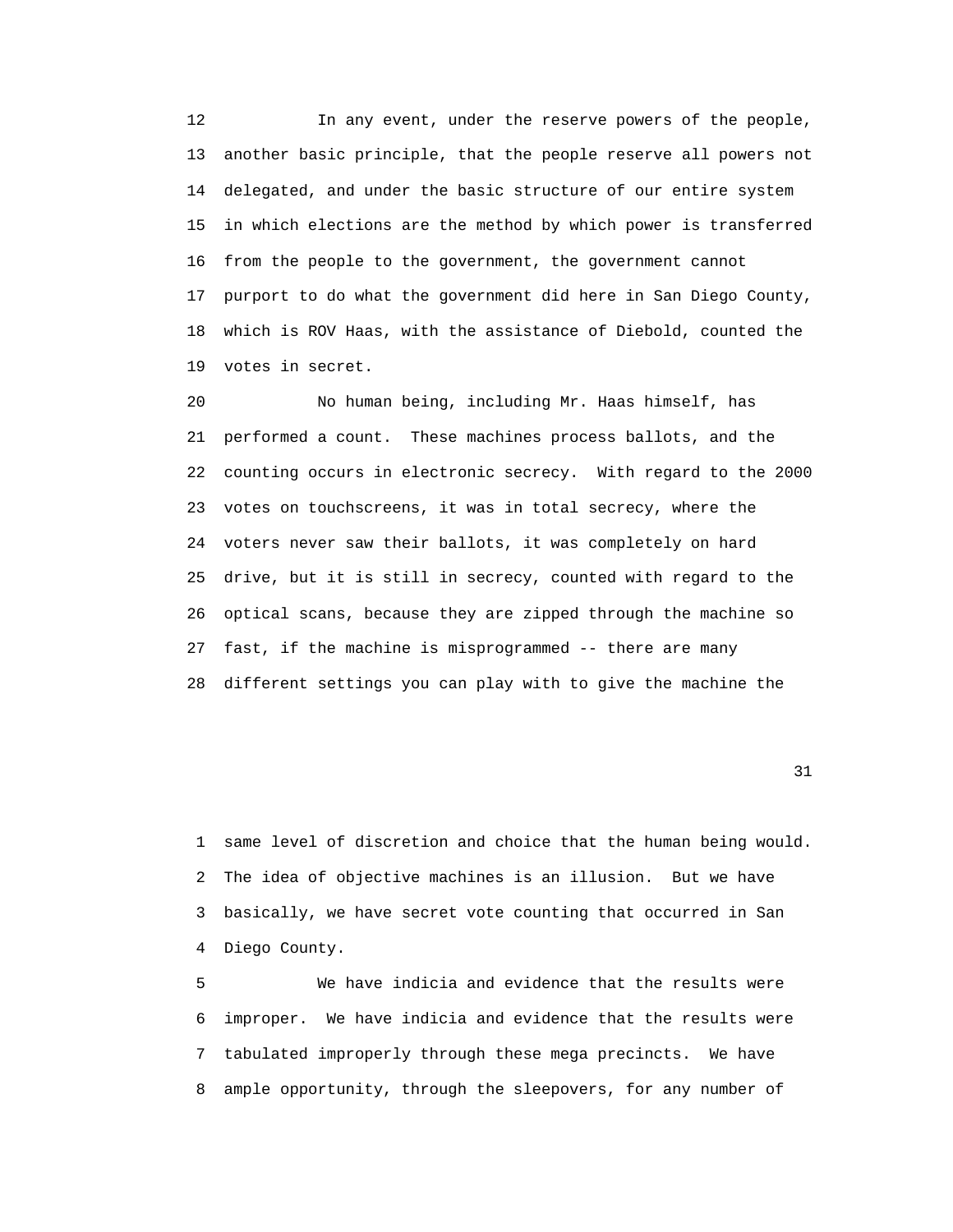9 strangers or volunteers who would only need access to a single 10 machine for one to two minutes to alter the entire election, 11 because each machine has a disk that is transferred like a 12 virus into the central tabulator.

 13 So we have motive. Everybody is biased. Everybody 14 voted. Your Honor even said you are a 50th congressional 15 district voter. Everybody, everybody has bias, either 16 intentionally or directly. You have opportunity through the 17 sleepovers. You have suspicious results. You have mega 18 precincts. You have attempts made to hide the truth. You have 19 constitutional arguments made to say the court is powerless to 20 find out what the truth is. You have public records 21 requirements that are being stone-walled and defeated. You 22 have recounts that are being priced at up to eight times what 23 the price was in Orange County.

 24 So the issue was the validity of the swearing in. 25 And that's why I mentioned those particular issues. The 26 validity of the swearing in comes in the context here of the 27 pleadings of fraud and the pleadings in our petition that we've 28 been in part, in significant part, prevented or blindfolded

 $32$ 

 1 from even being able to tell whether or not fraud occurred. 2 And that that, in and of itself, is mal-conduct and grounds for 3 a new election. If it's not mal-conduct and grounds for a new 4 election, then what that means is that the registrar of voters 5 can simply certify any fanciful result or explain a result or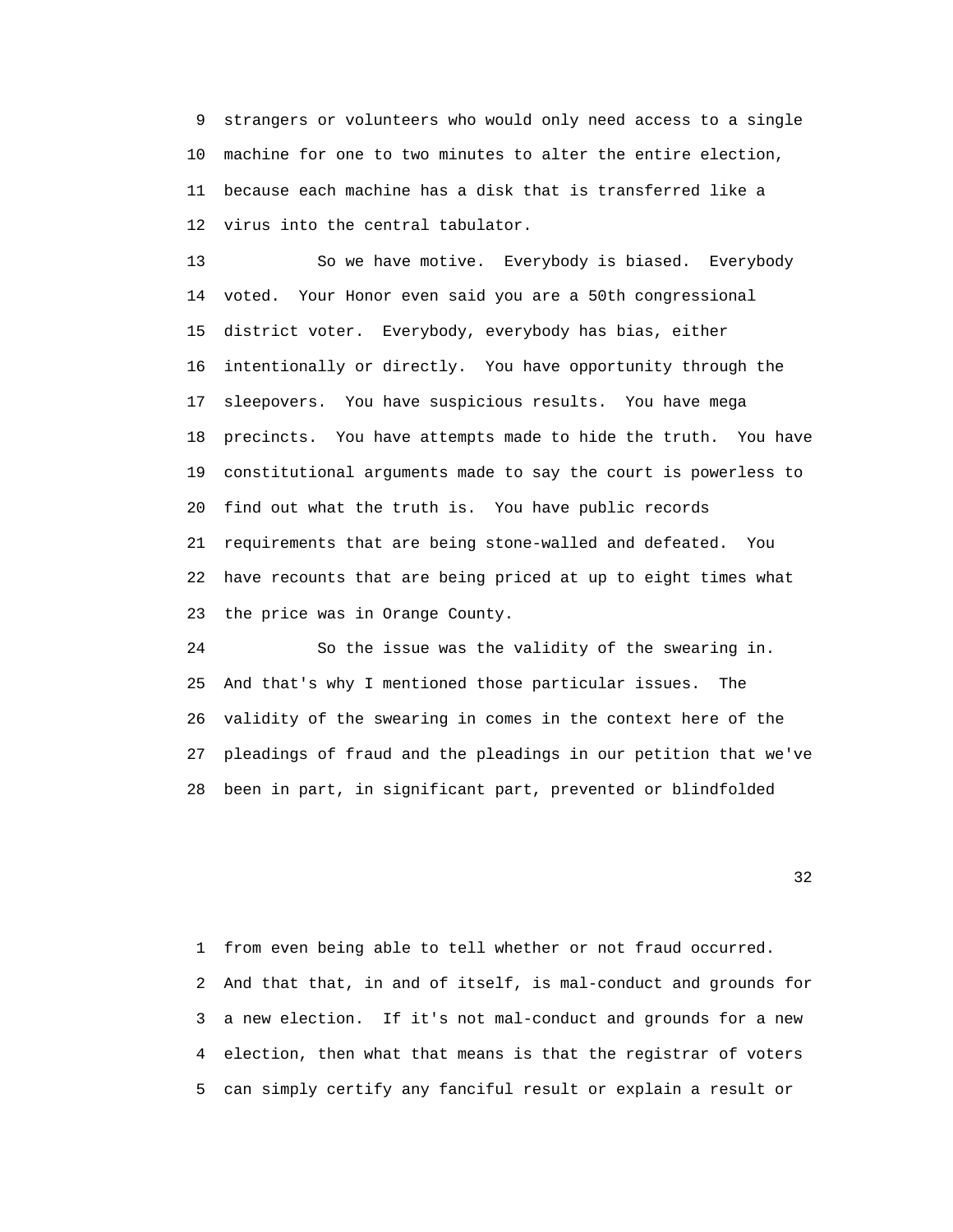6 fraudulent result he or she wants to in any county in 7 California, and it's going to fly as long as there's enough 8 intent to withhold information or a constitutional argument or 9 something like that.

 10 The checks and balances and judicial review is what 11 this case is all about, not covering our eyes, withholding 12 evidence and so forth.

 13 So, your Honor, we would ask that you uphold the 14 truth-seeking function of the election contest, that you uphold 15 all of the provisions of the Constitution, that you take a 16 close look at the allowance for recounts under Roudebush versus 17 Hartke, and realize that the election contest has many layers, 18 and only one of those layers involves ordering that an 19 office-seeker change office. And that's the one that's been 20 stripped away. But that's only one slice of the pie.

 21 The defendants would like the court to think that 22 having stripped away that one slice of the pie, the entire pie 23 of discovery is gone, or the entire pie of democracy is gone. 24 That's not the way the law functions here. That's not the way 25 our country and our democracy are supposed to function. And 26 the contestants really do believe that the public interest is 27 fundamentally implicated here, and the integrity of our 28 elections is fundamentally implicated. And that means the

 $33$ 

1 integrity of our entire country is implicated as well.

2 The final comment is to quote the Mississippi Supreme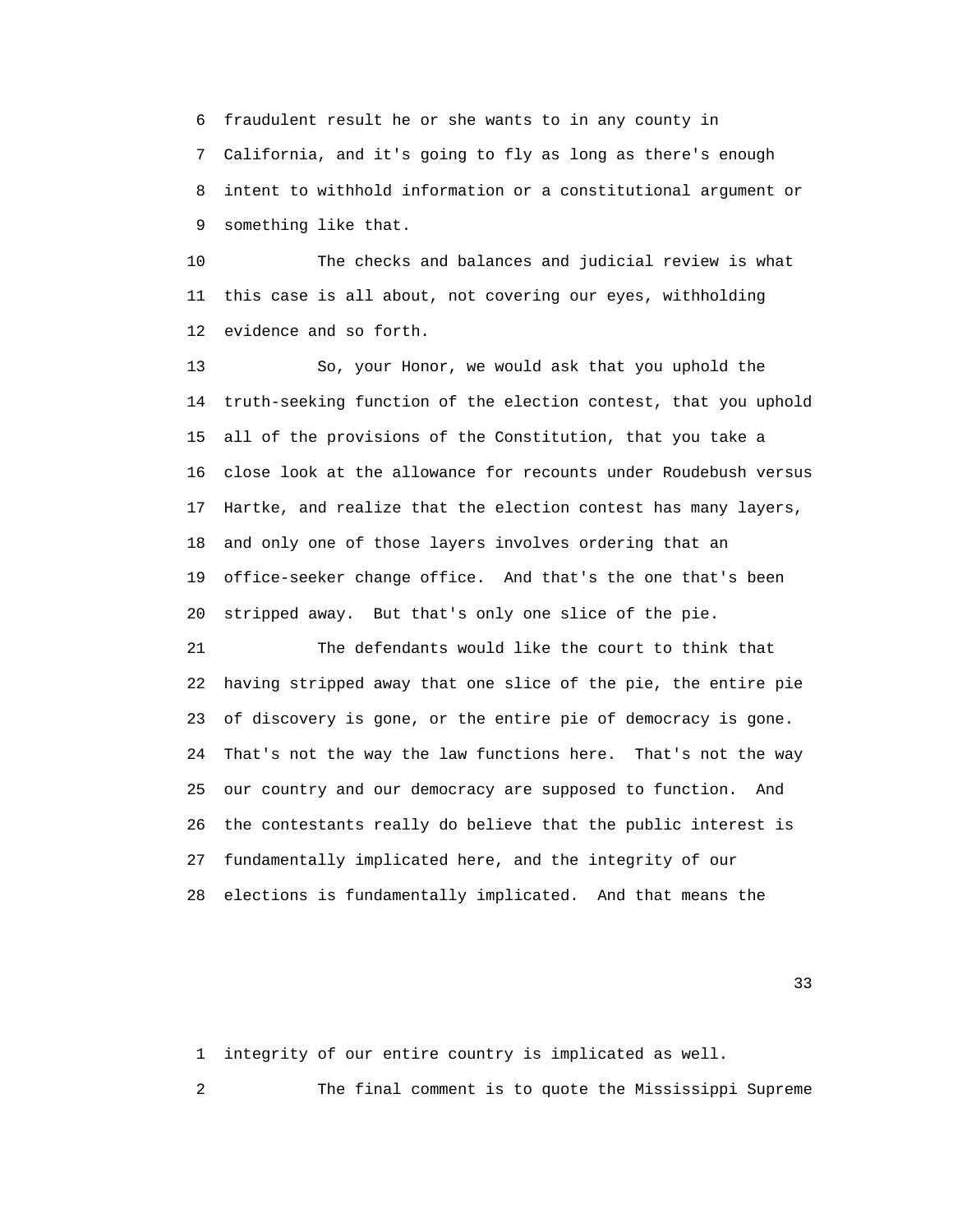3 Court in Waters versus Ganimi, where they made that comment 4 about integrity of elections equaling the integrity of the 5 government and concluded by saying that, "No amount of 6 convenience or inconvenience to election officials can possibly 7 rise to the level of the importance of maintaining our 8 republic." So the arguments that you've heard here from the 9 defendants should not be interpreted so as to deny the 10 integrity of our republic. And that's what we are asking the 11 court to keep fully in mind as you weigh these issues. Thank 12 you. 13 THE COURT: Thank you, Mr. LEHTO. 14 Final comments, Mr. Chapin? 15 MR. CHAPIN: Thank you, your Honor. I'm really 16 stirred by these allegations of fraud and mal-conduct and that 17 all the contestants want is to seek the truth. 18 There is a remedy available under the elections code 19 15620, where any voter can seek a recount without court 20 intervention for any reason, without making any allegations. 21 Ms. Jacobson requested a recount. Mr. Haas was poised to do 22 that recount, because he has nothing to hide, and she declined 23 to produce the first day's deposit to get that recount done. 24 Under the elections code, if you want to know the truth, any 25 voter can find it out as easily as that, but you've got to pay 26 for it. 27 If the registrar's count is wrong, the county absorbs

28 the cost. If the registrar is right, the taxpayers don't have

34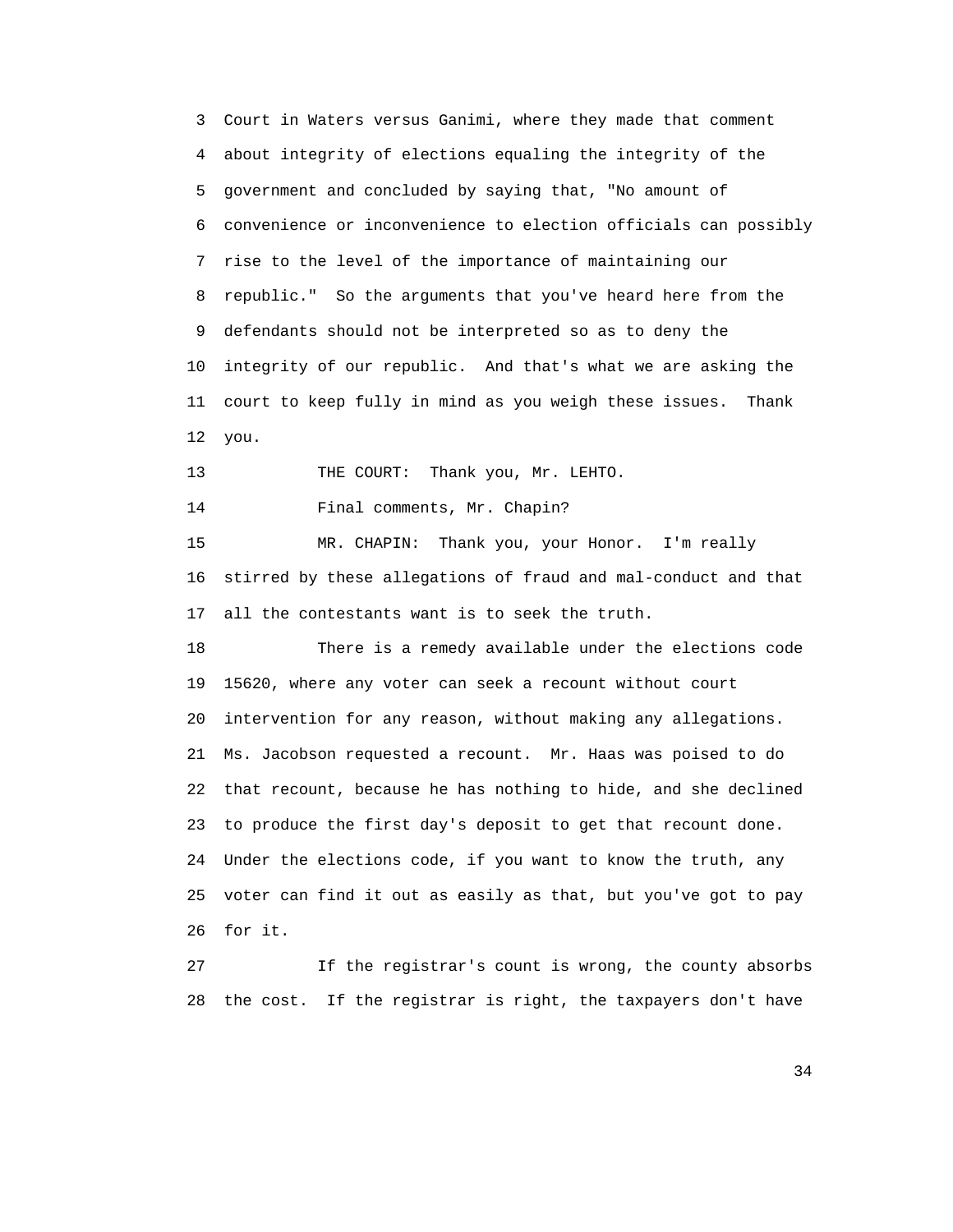1 to absorb the recount cost for anybody that wants to go through 2 that process. Truth is available, they declined to pursue. 3 Mr. Haas doesn't care whether this court reviews the 4 ballots or it's the House of Representatives or the state 5 legislature. But it's my duty as a lawyer to come to the court 6 and tell you whether or not you should be the one doing it or 7 not. In this case it's absolutely clear that the only possible 8 challenge to this election is through the House of 9 Representatives and not through the courts. Every case in the 10 United States has said that, and the California Supreme Court 11 has confirmed that. Thank you. 12 THE COURT: Thank you, Mr. Chapin. 13 Final comments, Mr. King. 14 MR. KING: Yes, sir, your Honor. Just to correct a 15 matter here, the swearing of Congressman Bilbray distinguished 16 the facts from the Roudebush case. The other distinction is 17 this is an action for a contest versus an action for a recount. 18 And, again, the recount was initially requested here 19 and they walked away from doing a recount that would have been 20 permissible. And nobody was prepared to try to stop them 21 constitutionally and say, "You can't do a recount. You are 22 forbidden from doing a recount" that's permitted. 23 But, as I cited before, and in my initial moving

 24 papers, there is extensive precedent tracing back historically 25 on an annual basis of people being sworn in before their 26 certifications are received from the state, especially in an 27 instance of a special election. I did not say that that 28 foreclosed any further action at that point, that is not true.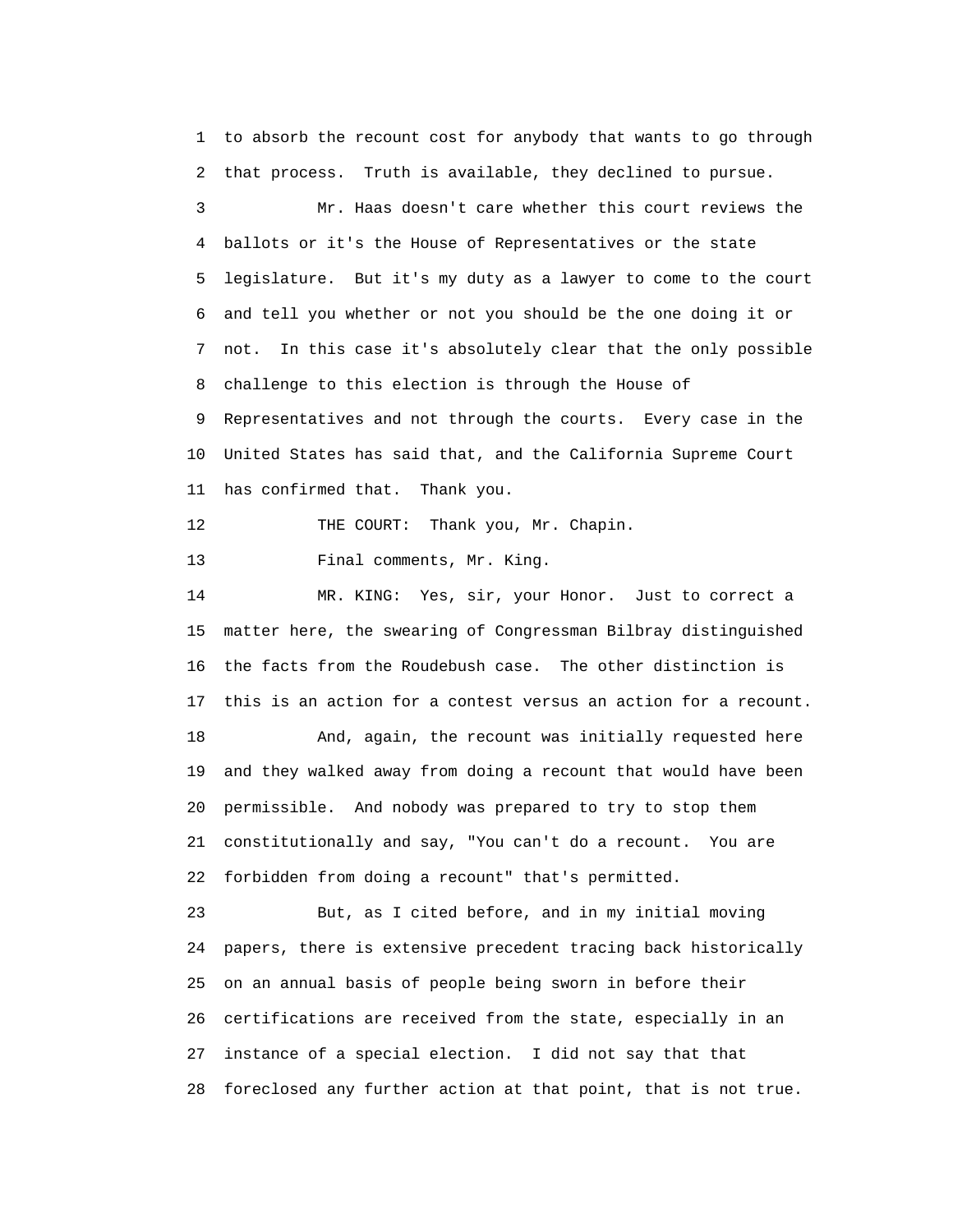1 There was still a federal remedy which any candidate for the 2 50th congressional district could have pursued and no one chose 3 to pursue it, because there sincerely is not a genuine dispute 4 over who won this election. It was open and shut. And the 5 door was closed on July 29, when the period to file a federal 6 contested elections contest act -- or excuse me with the clerk 7 of the House, when that period expired the matter was closed 8 fully and there was no more remedy at that point. But this 9 allegation that there's some sort of, you know, nefarious 10 activity going on here with the swearing in, it has no merit. 11 I've got nothing further because this is directed to 12 the issue of jurisdiction. 13 THE COURT: All right. 14 MR. LEHTO: Your Honor --15 THE COURT: Thank you. 16 MR. LEHTO: I had directed my comments to the 17 constitutional jurisdiction issue, I realize that, and recount 18 was left for Tuesday. You could argue that recount was a 19 jurisdictional issue. I was wondering if I could have one 20 minute to address the recount jurisdictional issue? 21 THE COURT: I prefer not, but I will give you that 22 opportunity anyway. We are going to, if necessary, address it 23 again on Tuesday.

 24 MR. LEHTO: Well, your Honor -- 25 THE COURT: Only take a minute.

 $35$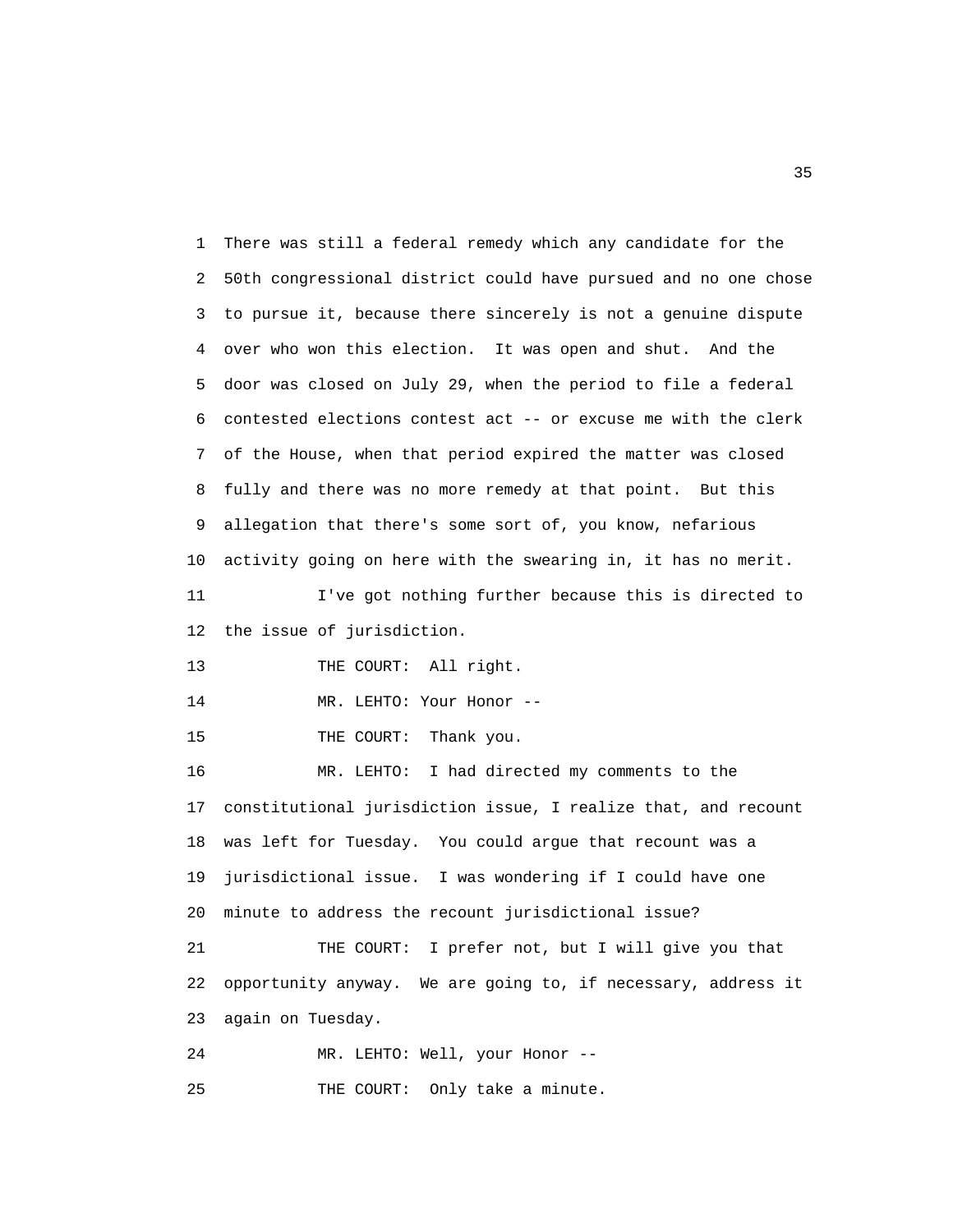26 MR. LEHTO: Your Honor, I point to 16601, which says 27 that -- and defendants had said that we had only proceeded 28 under 1600, and therefore it was fatal. Under 16601 it says at

 $36$ 

 1 trial the ballots shall be opened and a recount taken. So 2 there's an independent 1600 basis for a recount, whereas they 3 had argued that, you know, because we weren't proceeding under 4 15640 that was fatal.

 5 As far as the jurisdiction goes, we did file an 6 affidavit within five days. The statute says filing the 7 affidavit creates jurisdiction. That was done. The issue as 8 they are trying to say because they priced it so prohibitively, 9 and higher than ever before, or Orange County did, that that 10 created some sort of abandonment. But there's no law cited 11 that jurisdiction, once created, is somehow abandoned or abated 12 or destroyed or something like that. So jurisdiction exists, 13 and that five day affidavit was filed, your Honor.

14 THE COURT: Thank you. No more.

 15 Lawyers always want to get the last word. Thank you 16 very much. I think we are done.

 17 Counsel, thank you for your presentation with respect 18 to the jurisdictional issue. We will reconvene Tuesday at 1:30 19 in the afternoon with the court's ruling on this issue, and we 20 will determine how to proceed thereafter. Okay.